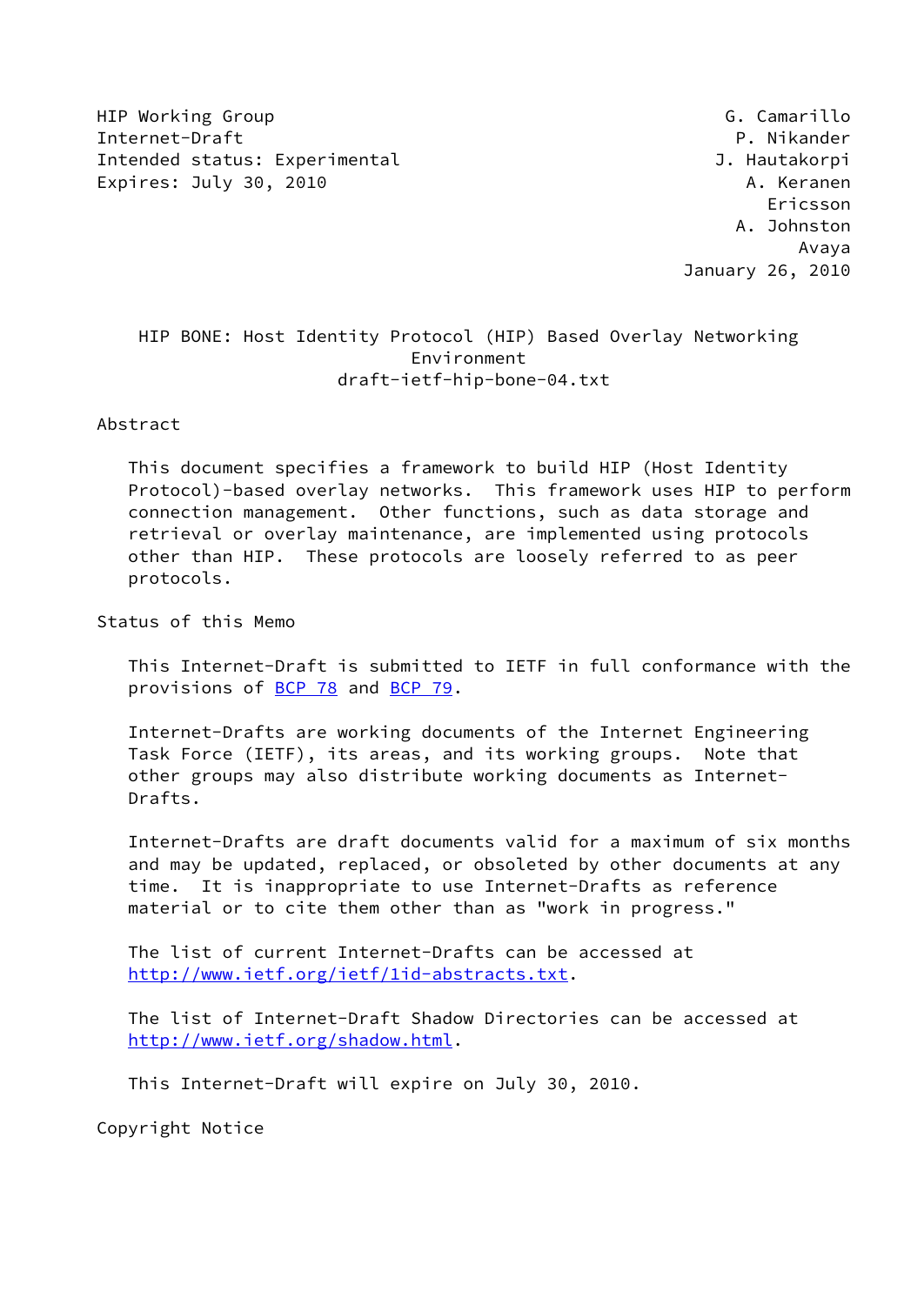Internet-Draft HIP BONE HIP BONE January 2010

 Copyright (c) 2010 IETF Trust and the persons identified as the document authors. All rights reserved.

This document is subject to **[BCP 78](https://datatracker.ietf.org/doc/pdf/bcp78)** and the IETF Trust's Legal Provisions Relating to IETF Documents [\(http://trustee.ietf.org/license-info](http://trustee.ietf.org/license-info)) in effect on the date of publication of this document. Please review these documents carefully, as they describe your rights and restrictions with respect to this document. Code Components extracted from this document must include Simplified BSD License text as described in Section 4.e of the Trust Legal Provisions and are provided without warranty as described in the BSD License.

#### Table of Contents

| $\perp$ .                                                        |  |
|------------------------------------------------------------------|--|
| 2.                                                               |  |
| 3.                                                               |  |
|                                                                  |  |
| $3.1.1.$ Identifier Format 4                                     |  |
| 3.1.2. HIP Base Exchange 5                                       |  |
| 3.1.3. Locator Management 5                                      |  |
|                                                                  |  |
|                                                                  |  |
|                                                                  |  |
| $3.3.2$ . Identifier Assignment and Authentication $\frac{7}{2}$ |  |
| $3.3.3.$ Connection Security 8                                   |  |
| $3.4$ . HIP Deployability and Legacy Applications 8              |  |
|                                                                  |  |
| $\underline{4.1}$ . Peer ID Assignment and Bootstrap 9           |  |
| 4.2. Connection Establishment 10                                 |  |
| 4.3. Lightweight Message Exchanges 11                            |  |
| $\underline{4.4}$ . HIP BONE Instantiation 11                    |  |
| $\frac{5}{2}$ . Advantages of Using HIP BONE 12                  |  |
|                                                                  |  |
|                                                                  |  |
|                                                                  |  |
| Architectural Considerations 1 <u>4</u><br>$\mathbf{I}$ .        |  |
| 8. Security Considerations 16                                    |  |
| 9.                                                               |  |
|                                                                  |  |
|                                                                  |  |
|                                                                  |  |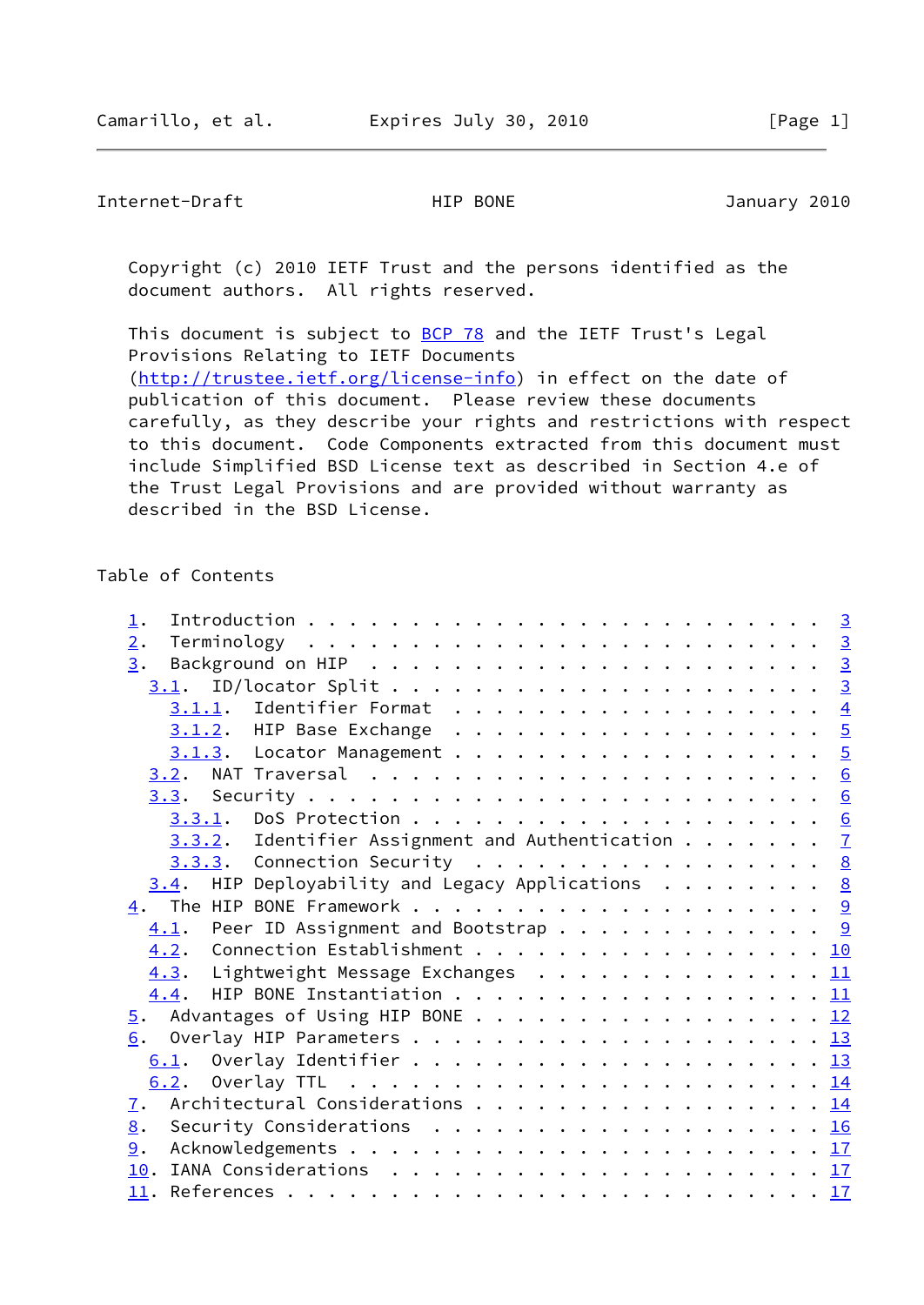| 11.2. Informative References 18 |  |  |  |  |  |  |  |  |  |  |
|---------------------------------|--|--|--|--|--|--|--|--|--|--|
|                                 |  |  |  |  |  |  |  |  |  |  |

Camarillo, et al. Expires July 30, 2010 [Page 2]

<span id="page-2-1"></span>Internet-Draft HIP BONE January 2010

## <span id="page-2-0"></span>[1](#page-2-0). Introduction

The Host Identity Protocol (HIP) [\[RFC5201](https://datatracker.ietf.org/doc/pdf/rfc5201)] defines a new name space between the network and transport layers. HIP provides upper layers with mobility, multihoming, NAT (Network Address Translation) traversal, and security functionality. HIP implements the so called identifier/locator (ID/locator) split, which implies that IP addresses are only used as locators, not as host identifiers. This split makes HIP a suitable protocol to build overlay networks that implement identifier-based overlay routing over IP networks, which in turn implement locator-based routing.

The remainder of this document is organized as follows. [Section 3](#page-2-3) provides background information on HIP. [Section 4](#page-9-0) describes the HIP BONE (HIP-Based Overlay Networking Environment) framework. [Section 5](#page-13-0) discusses some of the advantages derived from using the HIP BONE framework. [Section 6](#page-13-1) introduces new HIP parameters for overlay usage. Finally, before the customary sections, [Section 7](#page-15-0) attempts to put the presented proposal into a larger architectural context.

## <span id="page-2-2"></span>[2](#page-2-2). Terminology

 The key words "MUST", "MUST NOT", "REQUIRED", "SHALL", "SHALL NOT", "SHOULD", "SHOULD NOT", "RECOMMENDED", "MAY", and "OPTIONAL" in this document are to be interpreted as described in [RFC 2119 \[RFC2119](https://datatracker.ietf.org/doc/pdf/rfc2119)].

## <span id="page-2-3"></span>[3](#page-2-3). Background on HIP

 This section provides background on HIP. Given the tutorial nature of this section, readers that are familiar with what HIP provides and how HIP works may want to skip it. All descriptions contain references to the relevant HIP specifications where readers can find detailed explanations on the different topics discussed in this section.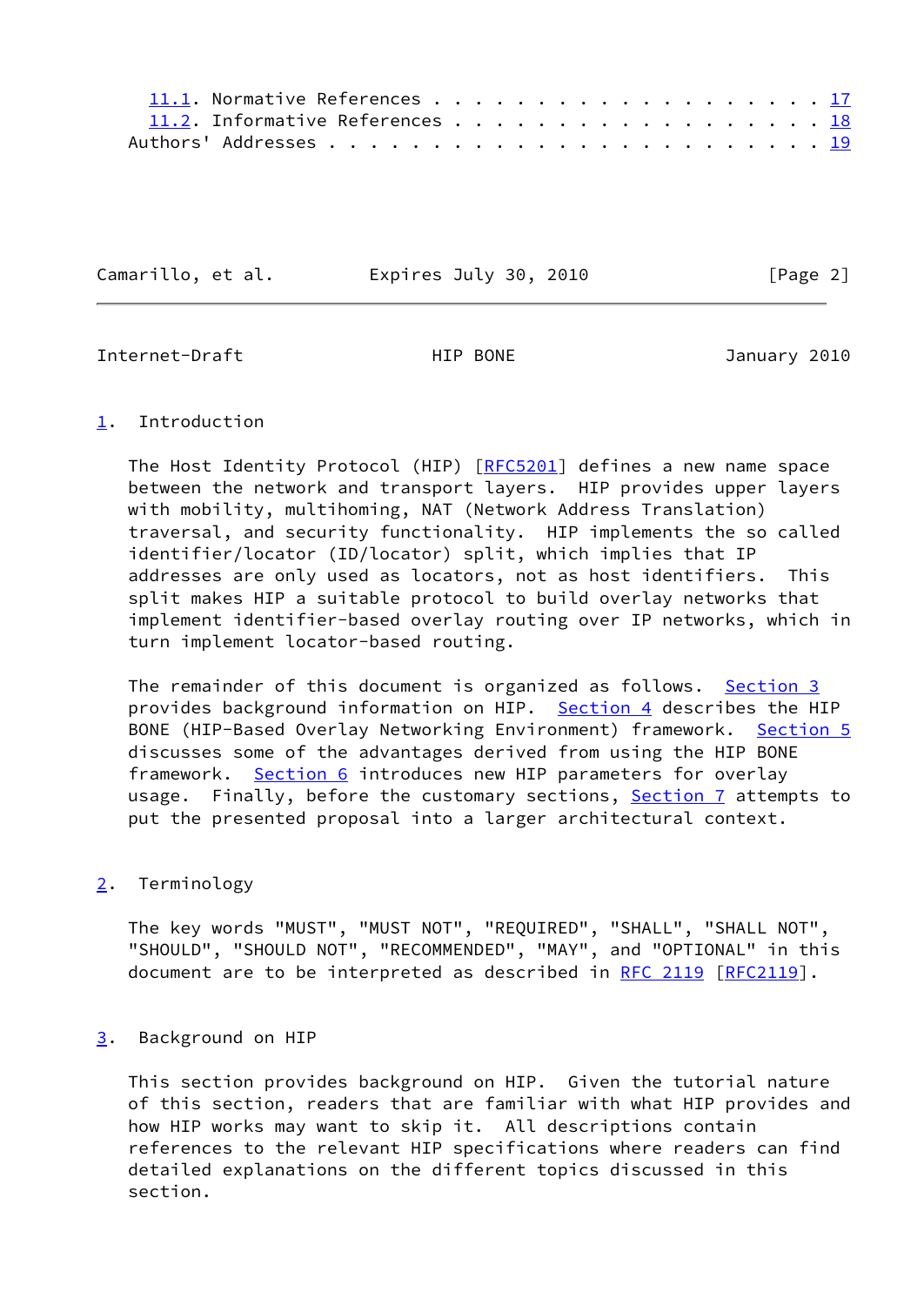#### <span id="page-3-0"></span>[3.1](#page-3-0). ID/locator Split

 In an IP network, IP addresses typically serve two roles: they are used as host identifiers and as host locators. IP addresses are locators because a given host's IP address indicates where in the network that host is located. IP networks route based on these locators. Additionally, IP addresses are used to identify remote hosts. The simultaneous use of IP addresses as host identifiers and locators makes mobility and multihoming complicated. For example, when a host opens a TCP connection, the host identifies the remote end of the connection by the remote IP address (plus port). If the

| Camarillo, et al. | Expires July 30, 2010 | [Page 3] |
|-------------------|-----------------------|----------|
|-------------------|-----------------------|----------|

<span id="page-3-2"></span>Internet-Draft HIP BONE January 2010

 remote host changes its IP address, the TCP connection will not survive, since the transport layer identifier of the remote end of the connection has changed.

 Mobility solutions such as Mobile IP keep the remote IP address from changing so that it can still be used as an identifier. HIP, on the other hand, uses IP addresses as only locators and defines a new identifier space. This approach is referred to as the ID/locator split and makes the implementation of mobility and multihoming more natural. In the previous example, the TCP connection would be bound to the remote host's identifier, which would not change when the remote hosts moves to a new IP address (i.e., to a new locator). The TCP connection is able to survive locator changes because the remote host's identifier does not change.

<span id="page-3-1"></span>[3.1.1](#page-3-1). Identifier Format

 HIP uses 128-bit ORCHIDs (Overlay Routable Cryptographic Hash Identifiers) [\[RFC4843](https://datatracker.ietf.org/doc/pdf/rfc4843)] as identifiers. ORCHIDs look like IPv6 addresses but cannot collide with regular IPv6 addresses because ORCHID spaces are registered with the IANA. That is, a portion of the IPv6 address space is reserved for ORCHIDs. The ORCHID specification allows creating multiple disjoint identifier spaces. Each such space is identified by a separate Context Identifier. The Context Identifier can be either drawn implicitly from the context the ORCHID is used in or carried explicitly in a protocol.

HIP defines a native socket API  $[I-D.ietf-hip-native-api]$  $[I-D.ietf-hip-native-api]$  that applications can use to establish and manage connections.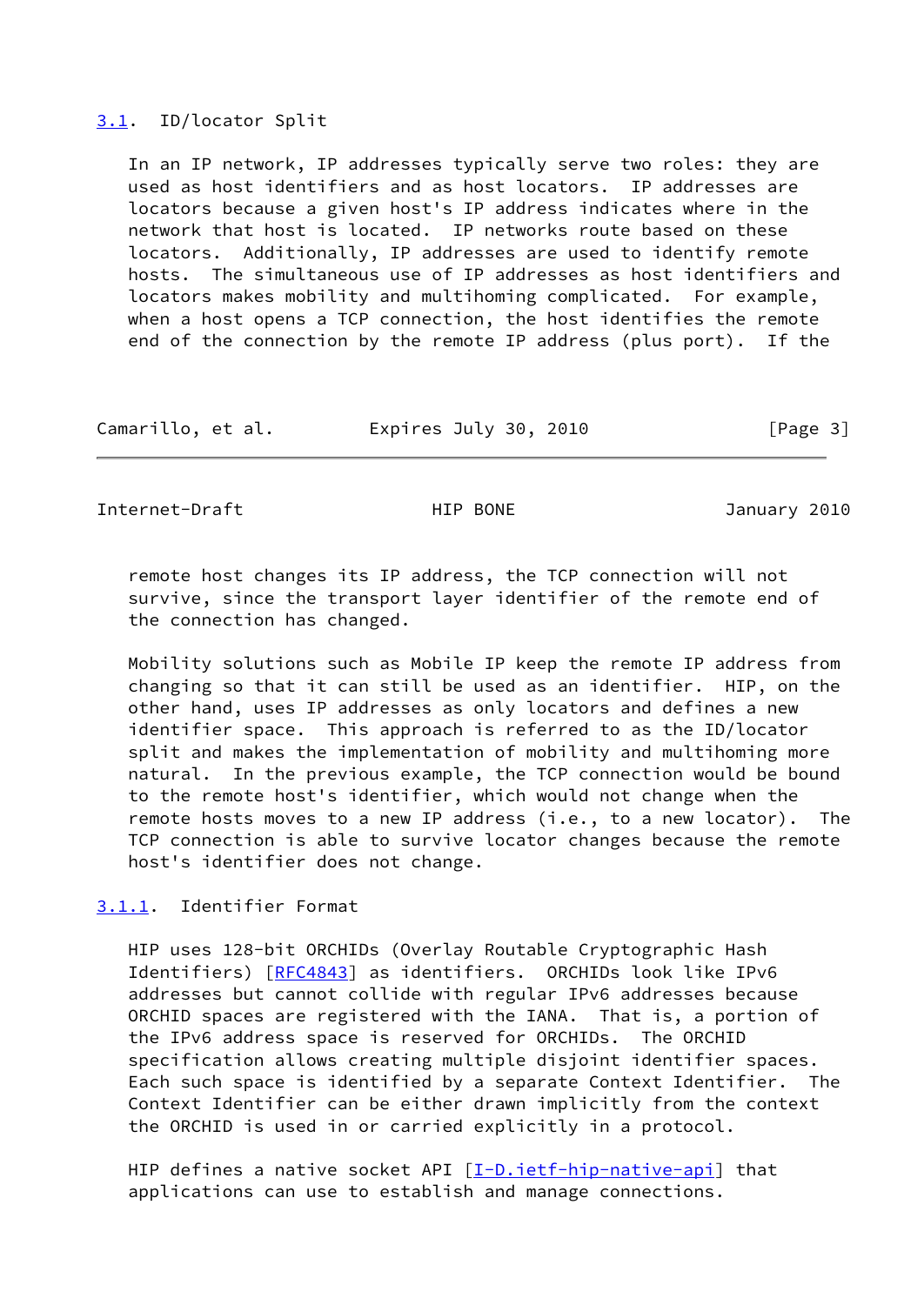Additionally, HIP can also be used through the traditional IPv4 and IPv6 TCP/IP socket APIs. [Section 3.4](#page-8-0) describes how an application using these traditional APIs can make use of HIP. Figure 1 shows all these APIs between the application and the transport layers.



Figure 1: HIP API

Camarillo, et al. <br>Expires July 30, 2010 [Page 4]

<span id="page-4-1"></span>Internet-Draft **HIP BONE** January 2010

<span id="page-4-0"></span>[3.1.2](#page-4-0). HIP Base Exchange

 Before two HIP hosts exchange upper-layer traffic, they perform a four-way handshake that is referred to as the HIP base exchange. Figure 2 illustrates the HIP base exchange. The initiator sends an I1 packet and receives an R1 packet from the responder. After that, the initiator sends an I2 packet and receives an R2 packet from the responder.

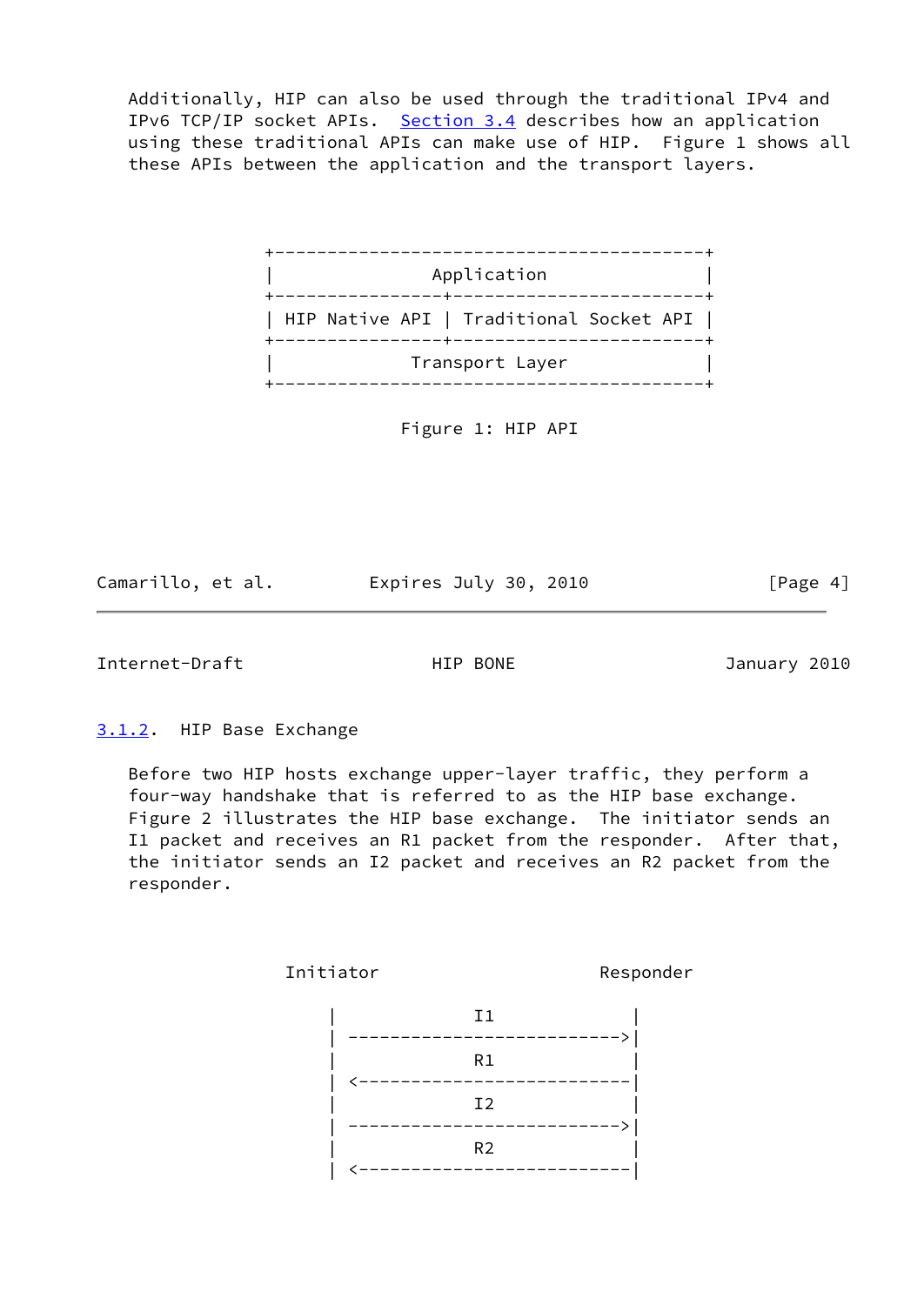## Figure 2: HIP base exchange

 Of course, the initiator needs the responder's locator (or locators) in order to send its I1 packet. The initiator can obtain locators for the responder in multiple ways. For example, according to the current HIP specifications the initiator can get the locators directly from the DNS [[RFC5205](https://datatracker.ietf.org/doc/pdf/rfc5205)] or indirectly by sending packets through a HIP rendezvous server [\[RFC5204](https://datatracker.ietf.org/doc/pdf/rfc5204)]. However, as an architecture HIP is open ended, and allows the locators to be obtained by any means (e.g., from packets traversing an overlay network or as part of the candidate address collection process in a NAT traversal scenario).

<span id="page-5-0"></span>[3.1.3](#page-5-0). Locator Management

 Once a HIP connection between two hosts has been established with a HIP base exchange, the hosts can start exchanging higher-layer traffic. If any of the hosts changes its set of locators, it runs an update exchange [\[RFC5206](https://datatracker.ietf.org/doc/pdf/rfc5206)], which consists of three messages. If a host is multihomed, it simply provides more than one locator in its exchanges. However, if both of the end points move at the same time, or through some other reason both lose track of the peers' currently active locators, they need to resort to using a rendezvous server or getting new peer locators by some other means.

| Camarillo, et al. | Expires July 30, 2010 | [Page 5] |
|-------------------|-----------------------|----------|

<span id="page-5-2"></span>Internet-Draft HIP BONE HIP BONE January 2010

<span id="page-5-1"></span>[3.2](#page-5-1). NAT Traversal

HIP's NAT traversal mechanism [[I-D.ietf-hip-nat-traversal\]](#page-19-2) is based on ICE (Interactive Connectivity Establishment) [\[I-D.ietf-mmusic-ice](#page-20-2)]. Hosts gather address candidates and, as part of the HIP base exchange, hosts perform an ICE offer/answer exchange where they exchange their respective address candidates. Hosts perform end-to-end STUN [\[RFC5389](https://datatracker.ietf.org/doc/pdf/rfc5389)] based connectivity checks in order to discover which address candidate pairs yield connectivity.

 Even though, architecturally, HIP lies below the transport layer (i.e., HIP packets are carried directly in IP packets), in presence of NATs, HIP sometimes needs to be tunneled in a transport protocol (i.e., HIP packets are carried by a transport protocol such as UDP).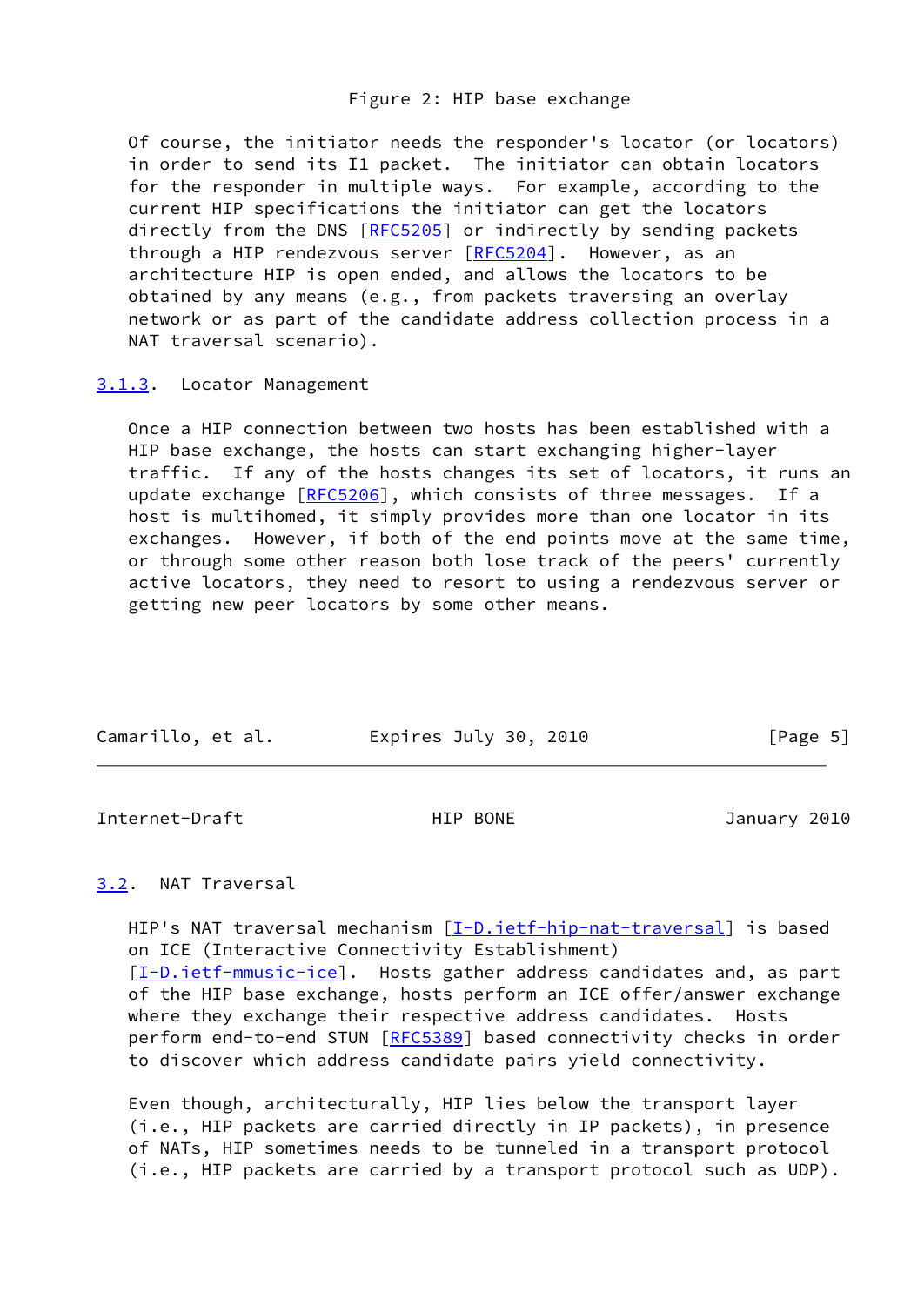## <span id="page-6-0"></span>[3.3](#page-6-0). Security

 Security is an essential part of HIP. The following sections describe the security-related functionality provided by HIP.

#### <span id="page-6-1"></span>[3.3.1](#page-6-1). DoS Protection

 HIP provides protection against DoS (Denial of Service) attacks by having initiators resolve a cryptographic puzzle before the responder stores any state. On receiving an I1 packet, a responder sends a pre-generated R1 packet that contains a cryptographic puzzle and deletes all the state associated with the processing of this I1 packet. The initiator needs to resolve the puzzle in the R1 packet in order to generate an I2 packet. The difficulty of the puzzle can be adjusted so that, if a receiver is under a DoS attack, it can increase the difficulty of its puzzles.

 On receiving an I2 packet, a receiver checks that the solution in the packet corresponds to a puzzle generated by the receiver and that the solution is correct. If it is, the receiver processes the I2 packet. Otherwise, it silently discards it.

 In an overlay scenario, there are multiple ways how this mechanism can be utilized within the overlay. One possibility is to cache the pre-generated R1 packets within the overlay and let the overlay directly respond with R1s to I1s. In that way the responder is not bothered at all until the initiator sends an I2 packet, with the puzzle solution. Furthermore, a more sophisticated overlay could verify that an I2 packet has a correctly solved puzzle before forwarding the packet to the responder.

| Camarillo, et al. | Expires July 30, 2010 | [Page 6] |
|-------------------|-----------------------|----------|
|                   |                       |          |

<span id="page-6-3"></span>Internet-Draft HIP BONE HIP BONE January 2010

## <span id="page-6-2"></span>[3.3.2](#page-6-2). Identifier Assignment and Authentication

 As discussed earlier, HIP uses ORCHIDs [\[RFC4843](https://datatracker.ietf.org/doc/pdf/rfc4843)] as the main representation for identifiers. Potentially, HIP can use different types of ORCHIDs as long as the probability of finding collisions (i.e., two nodes with the same ORCHID) is low enough. One way to completely avoid this type of collision is to have a central authority generate and assign ORCHIDs to nodes. To secure the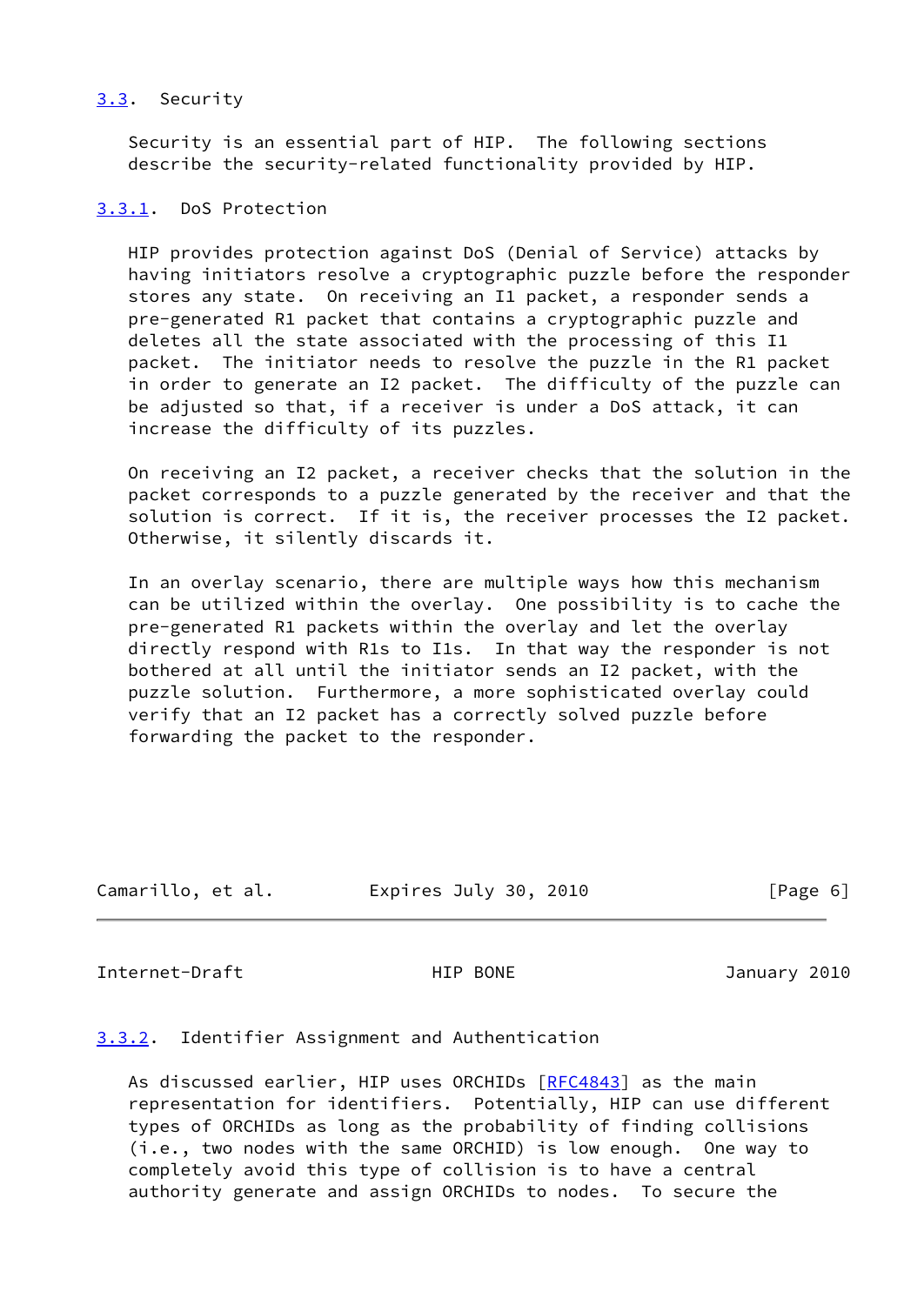binding between ORCHIDs and any higher-layer identifiers, every time the central authority assigns an ORCHID to a node, it also generates and signs a certificate stating who is the owner of the ORCHID. The owner of the ORCHID then includes the corresponding certificate in its R1 (when acting as responder) and I2 packets (when acting initiator) to prove that it is actually allowed to use the ORCHID and, implicitly, the associated public key.

 Having a central authority works well to completely avoid collisions. However, having a central authority is impractical in some scenarios. As defined today, HIP systems generally use a self-certifying ORCHID type called HIT (Host Identity Tag) that does not require a central authority (but still allows one to be used).

 A HIT is the hash of a node's public key. A node proves that it has the right to use a HIT by showing its ability to sign data with its associated private key. This scheme is secure due to the so called second-preimage resistance property of hash functions. That is, given a fixed public key K1, finding a different public key K2 such that hash(K1) = hash(K2) is computationally very hard. Optimally, a preimage attack on the 100-bit hash function used in ORCHIDs will take an order of 2^100 operations to be successful, and can be expected to take in the average 2^99 operations. Given that each operation requires the attacker to generate a new key pair, the attack is completely impractical (see [[RFC4843](https://datatracker.ietf.org/doc/pdf/rfc4843)]).

 HIP nodes using HITs as ORCHIDs do not typically use certificates during their base exchanges. Instead, the use a leap-of-faith mechanism, similar to SSH, whereby a node authenticates somehow remote nodes the first time they connect it and, then, remembers their public keys. While user-assisted leap-of-faith (such as in SSH) can be used to facilitate a human-operated offline path (such as a telephone call), automated leap-of-faith can be combined with a reputation management system to create an incentive to behave. However, such considerations go well beyond the current HIP architecture and even beyond this proposal. For the purposes of the present document, we merely want to point out that architecturally HIP supports both self-generated opportunistic identifiers and administratively assigned ones.

Camarillo, et al. Expires July 30, 2010 [Page 7]

<span id="page-7-1"></span>Internet-Draft HIP BONE January 2010

<span id="page-7-0"></span>[3.3.3](#page-7-0). Connection Security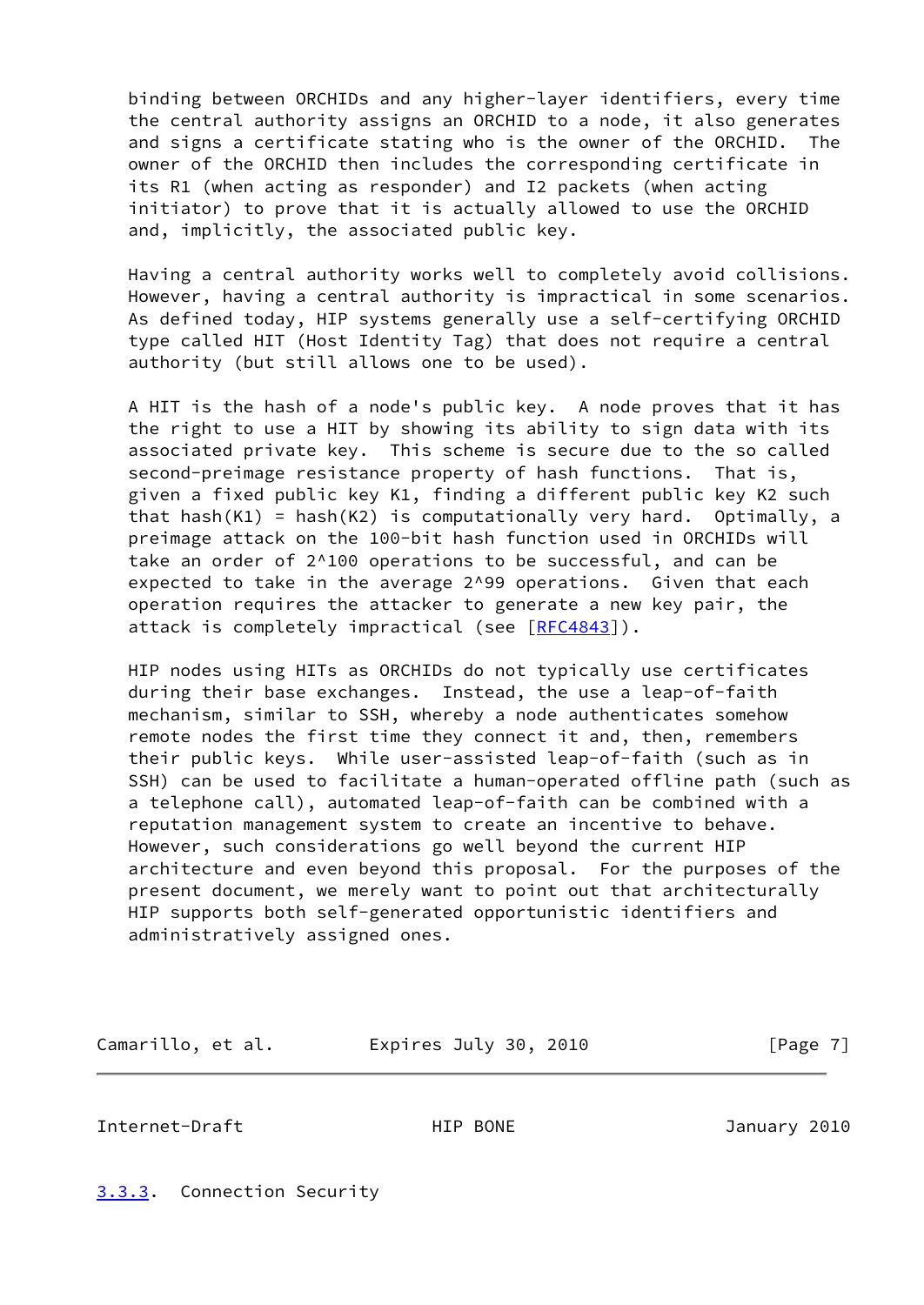Once two nodes complete a base exchange between them, the traffic they exchange is encrypted and integrity protected. The security mechanism used to protect the traffic is IPsec ESP [[RFC5202\]](https://datatracker.ietf.org/doc/pdf/rfc5202). However, there is ongoing work to specify how to use different protection mechanisms.

#### <span id="page-8-0"></span>[3.4](#page-8-0). HIP Deployability and Legacy Applications

 As discussed earlier, HIP defines a native socket API [\[I-D.ietf-hip-native-api](#page-19-1)] that applications can use to establish and manage connections. New applications can implement this API to get full advantage of HIP. However, in most cases, legacy (i.e., non-HIP aware) applications [\[RFC5338](https://datatracker.ietf.org/doc/pdf/rfc5338)] can use HIP through the traditional IPv4 and IPv6 socket APIs.

 The idea is that when a legacy IPv6 application tries and obtains a remote host's IP address (e.g., by querying the DNS) the DNS resolver passes the remote host's ORCHID (which was also stored in the DNS) to the legacy application. At the same time, the DNS resolver stores the remote host's IP address internally at the HIP module. Since the ORCHID looks like an IPv6 address, the legacy application treats it as such. It opens a connection (e.g., TCP) using the traditional IPv6 socket API. The HIP module running in the same host as the legacy application intercepts this call somehow (e.g., using an interception library or setting up the host's routing tables so that the HIP module receives the traffic) and runs HIP (on behalf of the legacy application) towards the IP address corresponding to the ORCHID. This mechanism works well in almost all cases. However, applications involving referrals (i.e., passing of IPv6 addresses between applications) present issues, to be discussed in **Section 4**  below. Additionally, management applications that care about the exact IP address format may not work well with such straightforward approach.

 In order to make HIP work through the traditional IPv4 socket API, the HIP module passes an LSI (Local Scope Identifier), instead of a regular IPv4 address, to the legacy IPv4 application. The LSI looks like an IPv4 address, but is locally bound to an ORCHID. That is, when the legacy application uses the LSI in a socket call, the HIP module intercepts it and replaces the LSI with its corresponding ORCHID. Therefore, LSIs always have local scope. They do not have any meaning outside the host running the application. The ORCHID is used on the wire; not the LSI. In the referral case, if it is not possible to rewrite the application level packets to use ORCHIDs instead of LSIs, it may be hard to make IPv4 referrals work in Internet-wide settings. IPv4 LSIs have been successfully used in

Camarillo, et al. Expires July 30, 2010 [Page 8]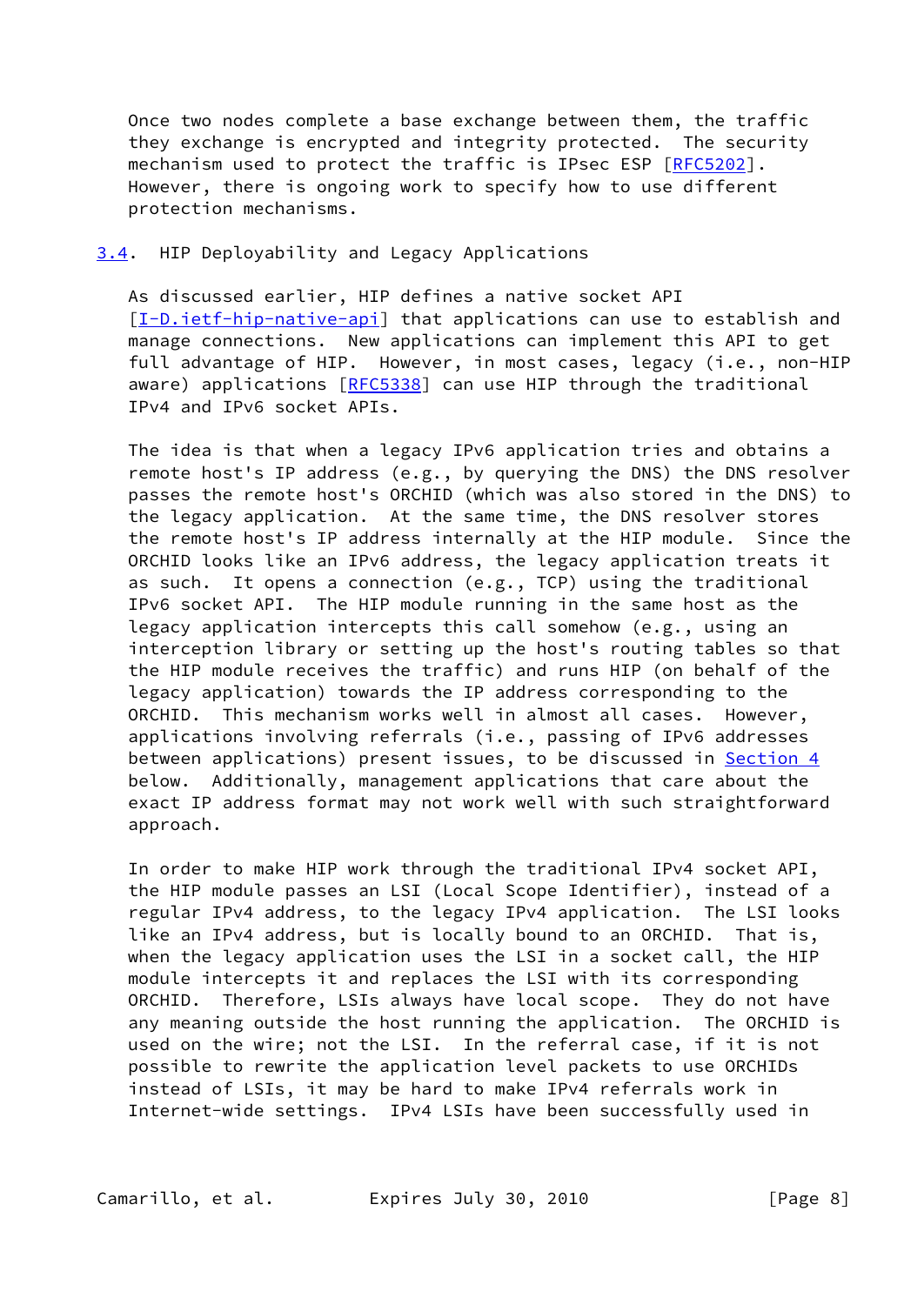<span id="page-9-1"></span>Internet-Draft HIP BONE January 2010

existing HIP deployments within a single corporate network.

<span id="page-9-0"></span>[4](#page-9-0). The HIP BONE Framework

An overlay typically requires three types of operations:

- o overlay maintenance.
- o data storage and retrieval.
- o connection management.

 Overlay maintenance operations deal with nodes joining and leaving the overlay and with the maintenance of the overlay's routing tables. Data storage and retrieval operations deal with nodes storing, retrieving, and removing information in or from the overlay. Connection management operations deal with the establishment of connections and the exchange of lightweight messages among the nodes of the overlay, potentially in the presence of NATs.

 The HIP BONE framework uses HIP to perform connection management. Data storage and retrieval and overlay maintenance are to be implemented using protocols other than HIP. For lack of a better name, these protocols are referred to as peer protocols.

 HIP BONE is a generic framework that allows the use of different peer protocols. A particular HIP BONE instance uses a particular peer protocol. The details on how to implement a HIP BONE using a given peer protocol need to be specified in a, so called, HIP BONE instance specification. [Section 4.4](#page-12-0) discusses what details need to be specified by HIP BONE instance specifications. For example, the HIP BONE instance specification for RELOAD [\[I-D.ietf-p2psip-base](#page-20-3)] is specified in [\[I-D.ietf-hip-reload-instance](#page-20-4)].

<span id="page-9-2"></span>[4.1](#page-9-2). Peer ID Assignment and Bootstrap

 Nodes in an overlay are primarily identified by their Peer IDs. Overlays typically have an enrollment server that can generate Peer IDs, or at least some part of the Peer ID, and sign certificates. A certificate generated by an enrollment server authorizes a particular user to use a particular Peer ID in a particular overlay. The way users and overlays are identified are defined by the peer protocol and HIP BONE instance specification.

 The enrollment server of an overlay that were to use HITs derived from public keys as Peer IDs could just authorize users to use the public keys and HITs associated to their nodes. Such a Peer ID has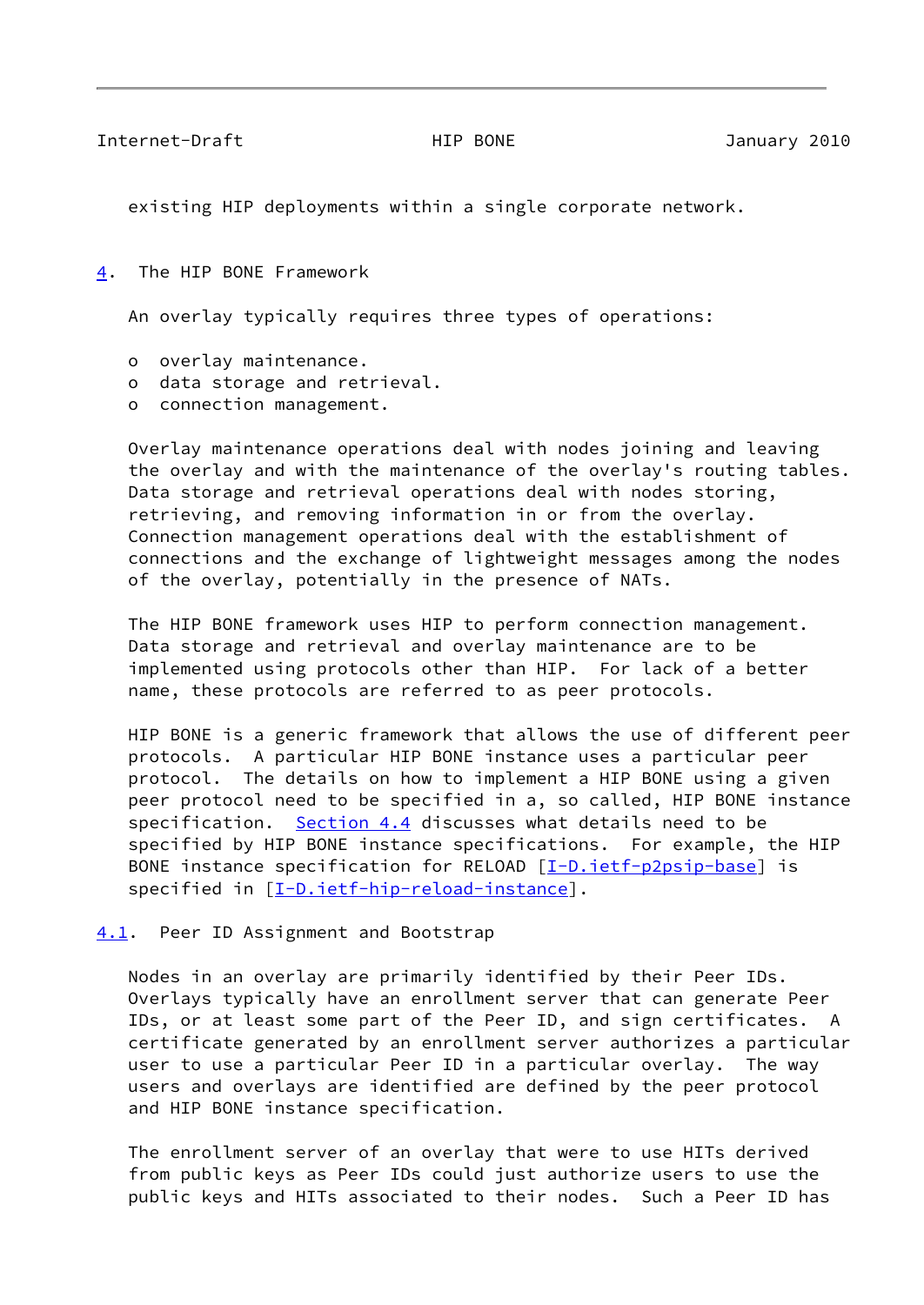the same self-certifying property as HITs and the Peer ID can also be used in the HIP and legacy APIs as an ORCHID. This works well as

Camarillo, et al. <br>
Expires July 30, 2010 [Page 9]

<span id="page-10-1"></span>Internet-Draft HIP BONE January 2010

 long as the enrollment server is the one generating the public/ private key pairs for all those nodes. If the enrollment server authorizes users to use HITs that are generated directly by the nodes themselves, the system is open to a type of chosen-peer-ID attack.

 If the overlay network or peer protocol has more specific requirements for the Peer ID value that prevent using HITs derived from public keys, each host will need a certificate (e.g., in their HIP base exchanges) provided by the enrollment server to prove that they are authorized to use a particular identifier in the overlay. Depending on how the certificates are constructed, they typically also need to contain the host's self-generated public key. Depending on how the Peer IDs and public keys are attributed, different scenarios become possible. For example, the Peer IDs may be attributed to users, there may be user public key identifiers, and there may be separate host public key identifiers. Authorization certificates can be used to bind the different types of identifiers together.

HITs, as defined in [\[RFC5201](https://datatracker.ietf.org/doc/pdf/rfc5201)], always start with the ORCHID prefix, so there are 100 bits left in the HIT for different Peer ID values. If an overlay network requires larger address space, it is also possible to use all the 128 bits of a HIT for addressing peer layer identifiers. The benefit of using ORCHID prefix for Peer IDs is that it makes possible to use them with legacy socket APIs, but in this context most of the applications are assumed to be HIP aware and able to use a more advanced API supporting full 128-bit identifiers. Even larger address spaces could be supported with additional HIP parameter giving the source and destination Peer IDs, but defining such a parameter, if needed, is left for future documents.

 Bootstrap issues such as how to locate an enrollment or a bootstrap server belong to the peer protocol.

<span id="page-10-0"></span>[4.2](#page-10-0). Connection Establishment

 Nodes in an overlay need to establish connection with other nodes in different cases. For example, a node typically has connections to the nodes in its forwarding table. Nodes also need to establish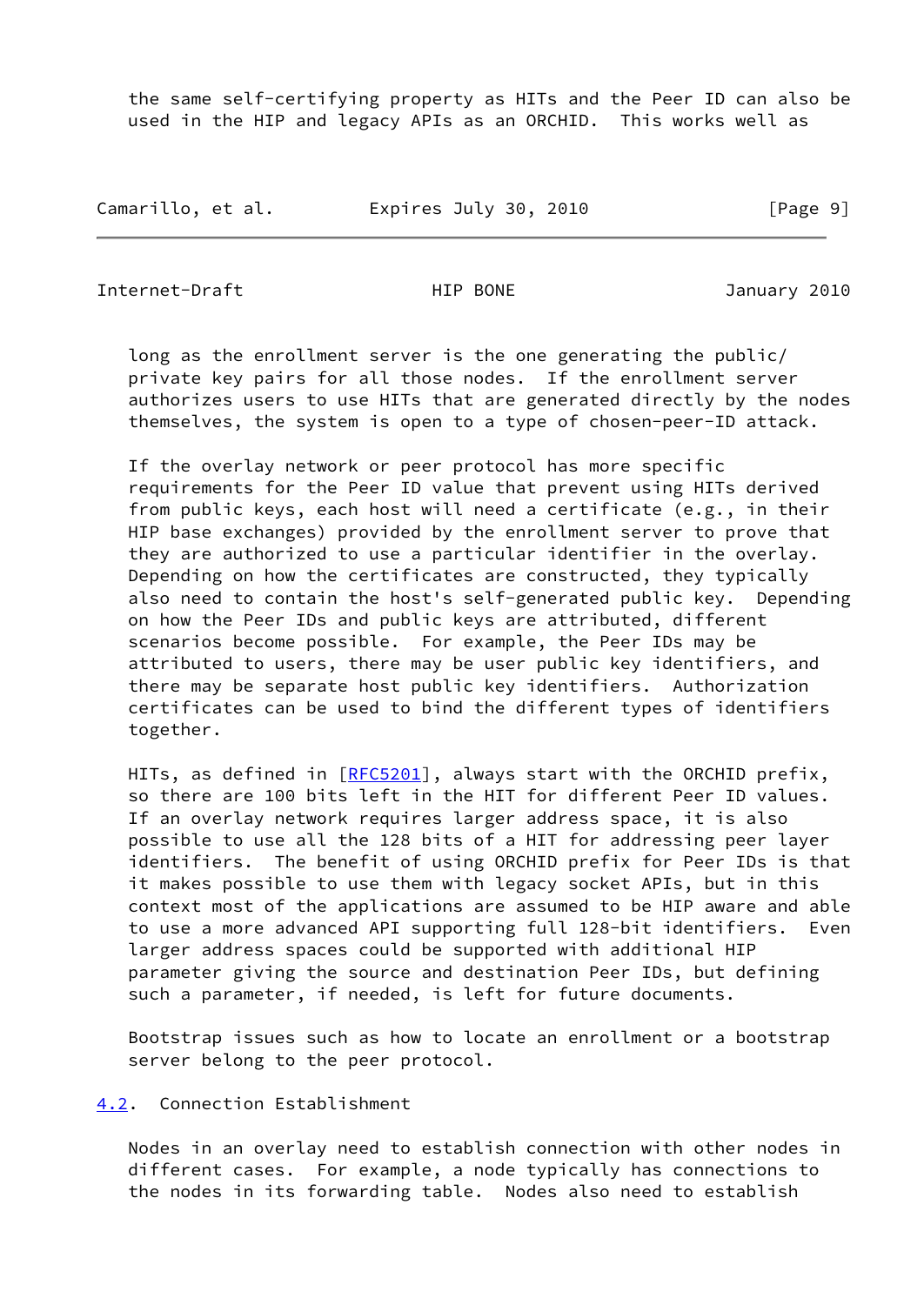connections with other nodes in order to exchange application-layer messages.

 As discussed earlier, HIP uses the base exchange to establish connections. A HIP endpoint (the initiator) initiates a HIP base exchange with a remote endpoint by sending an I1 packet. The initiator sends the I1 packet to the remote endpoint's locator. Initiators that do not have any locator for the remote endpoint need to use a rendezvous service. Traditionally, a HIP rendezvous server

| Camarillo, et al. | Expires July 30, 2010 | [Page 10] |
|-------------------|-----------------------|-----------|
|-------------------|-----------------------|-----------|

<span id="page-11-1"></span>Internet-Draft **HIP BONE** HIP BONE January 2010

 [RFC5204] has provided such a rendezvous service. In HIP BONE, the overlay itself provides the rendezvous service.

 Therefore, in HIP BONE, a node uses an I1 packet (as usual) to establish a connection with another node in the overlay. Nodes in the overlay forward I1 packets in a hop-by-hop fashion according to the overlay's routing table towards its destination. This way, the overlay provides a rendezvous service between the nodes establishing the connection. If the overlay nodes have active connections with other nodes in their forwarding tables and if those connections are protected (typically with IPsec ESP), I1 packets may be sent over protected connections between nodes. Alternatively, if there is no such an active connection but the node forwarding the I1 packet has a valid locator for the next hop, the I1 packets may be forwarded directly, in a similar fashion to how I1 packets are today forwarded by a HIP rendezvous server.

 Since HIP supports NAT traversal, a HIP base exchange over the overlay will perform an ICE [\[I-D.ietf-mmusic-ice](#page-20-2)] offer/answer exchange between the nodes that are establishing the connection. In order to perform this exchange, the nodes need to first gather candidate addresses. Which nodes can be used to obtain reflexive address candidates and which ones can be used to obtain relayed candidates is defined by the peer protocol.

## <span id="page-11-0"></span>[4.3](#page-11-0). Lightweight Message Exchanges

 In some cases, nodes need to perform a lightweight query to another node (e.g., a request followed by a single response). In this situation, establishing a connection using the mechanisms in [Section 4.2](#page-10-0) for a simple query would be an overkill. A better solution is to forward a HIP message through the overlay with the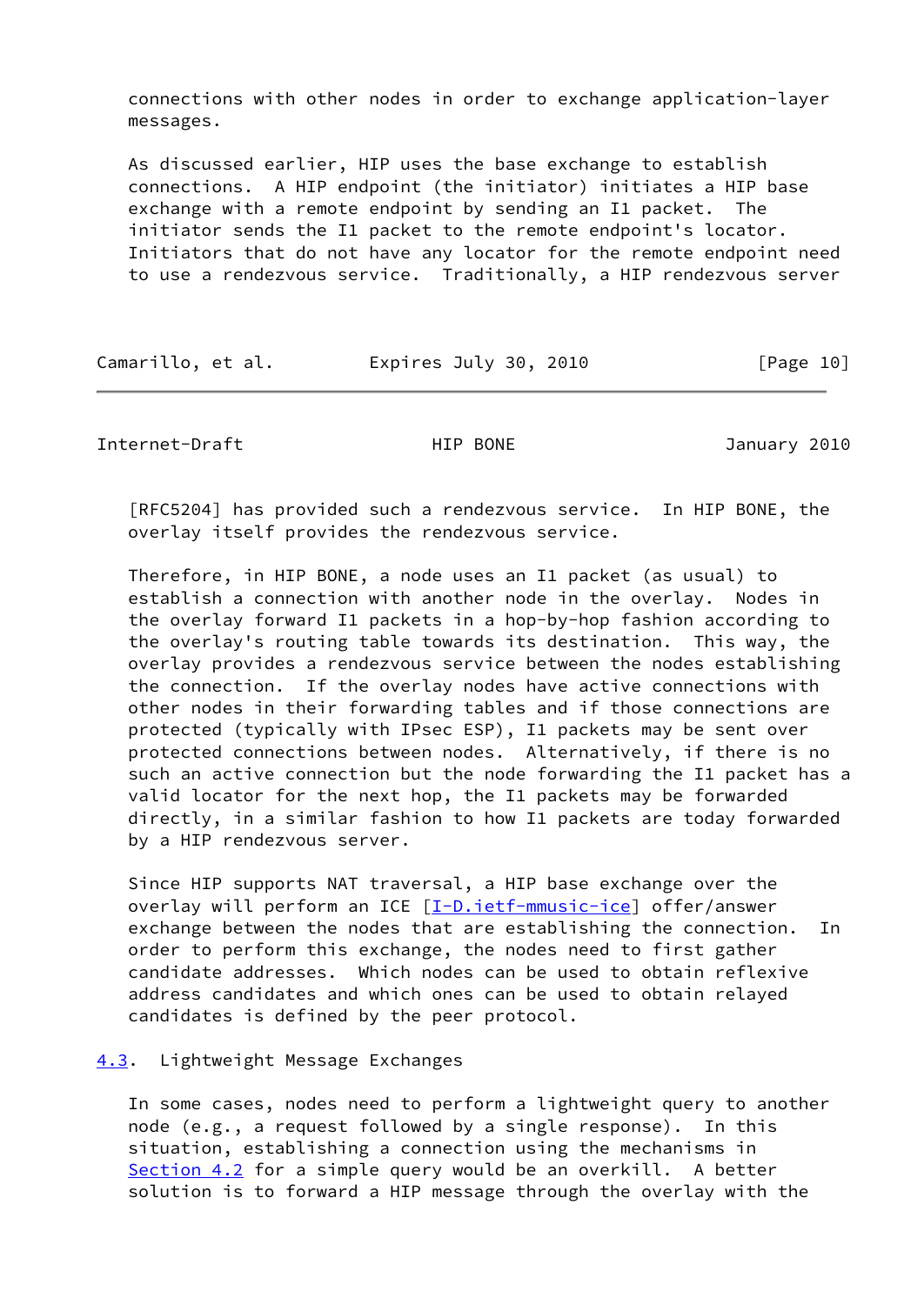query and another one with the response to the query. The payload of such HIP packets is integrity protected [\[I-D.ietf-hip-hiccups](#page-19-3)]. Nodes in the overlay forward this HIP packet in a hop-by-hop fashion according to the overlay's routing table towards its destination, typically through the protected connections established between them. Again, the overlay acts as a rendezvous server between the nodes exchanging the messages.

<span id="page-12-0"></span>[4.4](#page-12-0). HIP BONE Instantiation

As discussed in  $Section 4$ , HIP BONE is a generic framework that allows using different peer protocols. A particular HIP BONE instance uses a particular peer protocol. The details on how to implement a HIP BONE using a given peer protocol need to be specified in a, so called, HIP BONE instance specification. A HIP BONE instance specification needs to define, minimally:

| Camarillo, et al. | Expires July 30, 2010 | [Page 11] |
|-------------------|-----------------------|-----------|
|                   |                       |           |

<span id="page-12-1"></span>Internet-Draft HIP BONE HIP BONE January 2010

- o the peer protocol to be used.
- o what kind of Peer IDs are used and how they are derived.
- o which peer protocol primitives trigger HIP messages.
- o how the overlay identifier is generated.

 Additionally, a HIP BONE instance specification may need to specify other details that are specific to the peer protocol used.

 As an example, the HIP BONE instance specification for RELOAD [\[I-D.ietf-p2psip-base](#page-20-3)] is specified in [\[I-D.ietf-hip-reload-instance](#page-20-4)].

 It is assumed that areas not covered by a particular HIP BONE instance specification are specified by the peer protocol or elsewhere. These areas include:

- o the algorithm to create the overlay (e.g., a DHT).
- o overlay maintenance functions.
- o data storage and retrieval functions.
- o the process for obtaining a peer ID.
- o bootstrap function
- o how to select STUN and TURN servers for the candidate address collection process in NAT traversal scenarios.

Note that the border between HIP BONE instance specification and a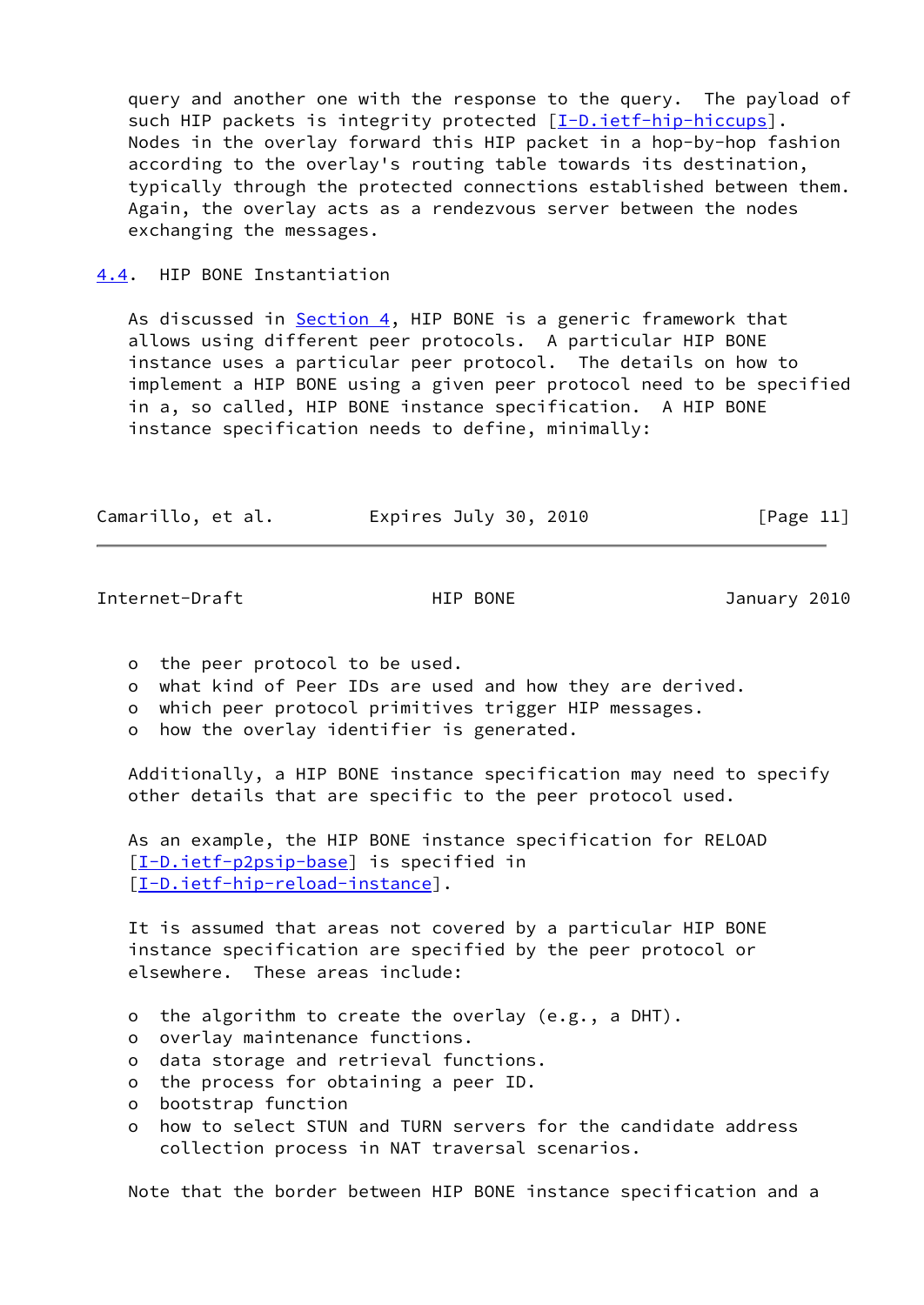peer protocol specifications is blurry. Depending on how generic the specification of a given peer protocol is, its associated HIP BONE instance specification may need to specify more or less details. Also, a HIP BONE instance specification may leave certain areas unspecified in order to leave their configuration up to each particular overlay.

#### <span id="page-13-0"></span>[5](#page-13-0). Advantages of Using HIP BONE

 Using HIP BONE, as opposed to a peer protocol, to perform connection management in an overlay has a set of advantages. HIP BONE can be used by any peer protocol. This keeps each peer protocol from defining primitives needed for connection management (e.g., primitives to establish connections and to tunnel messages through the overlay) and NAT traversal. Having this functionality at a lower layer allows multiple upper-layer protocols to take advantage of it.

 Additionally, having a solution that integrates mobility and multihoming is useful in many scenarios. Peer protocols do not typically specify mobility and multihoming solutions. Combining a peer protocol including NAT traversal with a separate mobility mechanism and a separate multihoming mechanism can easily lead to

| Camarillo, et al. | Expires July 30, 2010 | [Page 12] |
|-------------------|-----------------------|-----------|
|                   |                       |           |

<span id="page-13-2"></span>Internet-Draft **HIP BONE** HIP BONE January 2010

unexpected (and unpleasant) interactions.

## <span id="page-13-1"></span>[6](#page-13-1). Overlay HIP Parameters

 This section defines generic format and protocol behavior for the Overlay Identifier and Overlay Time-to-Live (TTL) HIP parameters that can be used in HIP based overlay networks. HIP BONE instance specifications define the exact format and content of the Overlay Identifier parameter, the cases when the Overlay TTL parameter should be used, and any additional behavior for each packet.

<span id="page-13-3"></span>[6.1](#page-13-3). Overlay Identifier

 It is possible for a HIP host to participate simultaneously in multiple different overlay networks. Therefore, a host needs to know to which overlay an incoming HIP message belongs to. Thus, all HIP messages that are sent via an overlay, or as a part of operations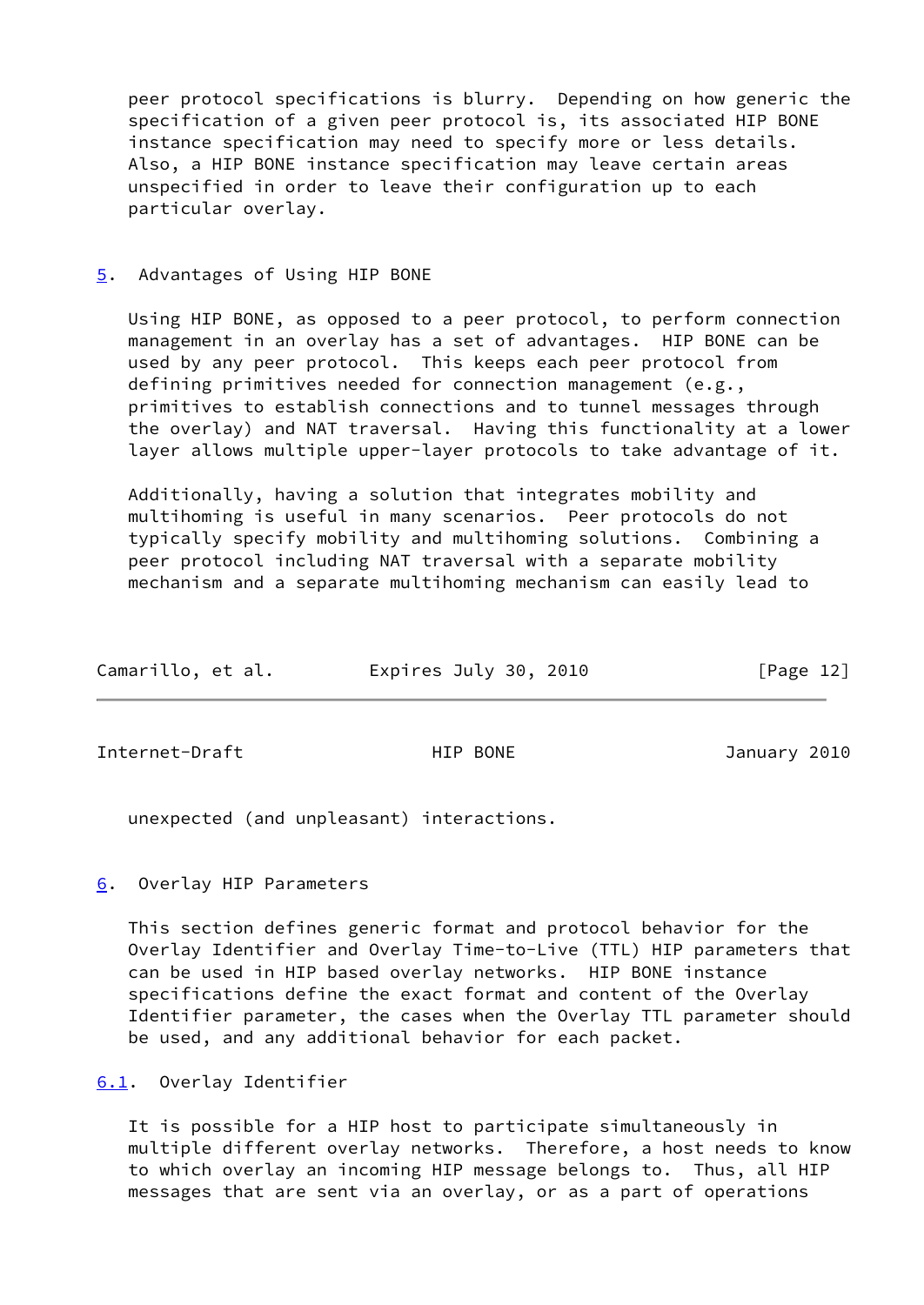specific to a certain overlay, MUST contain an OVERLAY\_ID parameter with the identifier of the corresponding overlay network. Instance specifications define how the identifier is generated for different types of overlay networks. The generation mechanism SHOULD be such that it is unlikely to generate the same identifier for two different overlay instances and hence it is RECOMMENDED that the identifier contains at least 32 bits of randomness.

 The generic format of the OVERLAY\_ID parameter is shown in Figure 3. Instance specifications define valid length for the parameter and how the identifier values are generated.

0 1 2 3 0 1 2 3 4 5 6 7 8 9 0 1 2 3 4 5 6 7 8 9 0 1 2 3 4 5 6 7 8 9 0 1 +-+-+-+-+-+-+-+-+-+-+-+-+-+-+-+-+-+-+-+-+-+-+-+-+-+-+-+-+-+-+-+-+ | Type | Length | Length +-+-+-+-+-+-+-+-+-+-+-+-+-+-+-+-+-+-+-+-+-+-+-+-+-+-+-+-+-+-+-+-+ Identifier +-+-+-+-+-+-+-+-+-+-+-+-+-+-+-+-+-+-+-+-+-+-+-+-+-+-+-+-+-+-+-+-+ / | Padding | +-+-+-+-+-+-+-+-+-+-+-+-+-+-+-+-+-+-+-+-+-+-+-+-+-+-+-+-+-+-+-+-+

| Type       | $\lceil$ TBD by IANA; 980 $\rceil$ |
|------------|------------------------------------|
| Length     | Length of the Identifier in octets |
| Identifier | The identifier value               |
| Padding    | $0-7$ bytes of padding if needed   |

Figure 3: Format of the OVERLAY\_ID parameter

Camarillo, et al. Expires July 30, 2010 [Page 13]

<span id="page-14-1"></span>Internet-Draft HIP BONE January 2010

#### <span id="page-14-0"></span>[6.2](#page-14-0). Overlay TTL

 HIP packets sent in an overlay network MAY contain an Overlay Time to-live (OVERLAY\_TTL) parameter whose TTL value is decremented on each overlay network hop. When a HIP host receives a HIP packet with an OVERLAY\_TTL parameter, and the host is not the final recipient of the packet, it MUST decrement the TTL value in the parameter by one before forwarding the packet.

 If the TTL value in a received HIP packet is zero, and the receiving host is not the final recipient, the packet MUST be dropped and the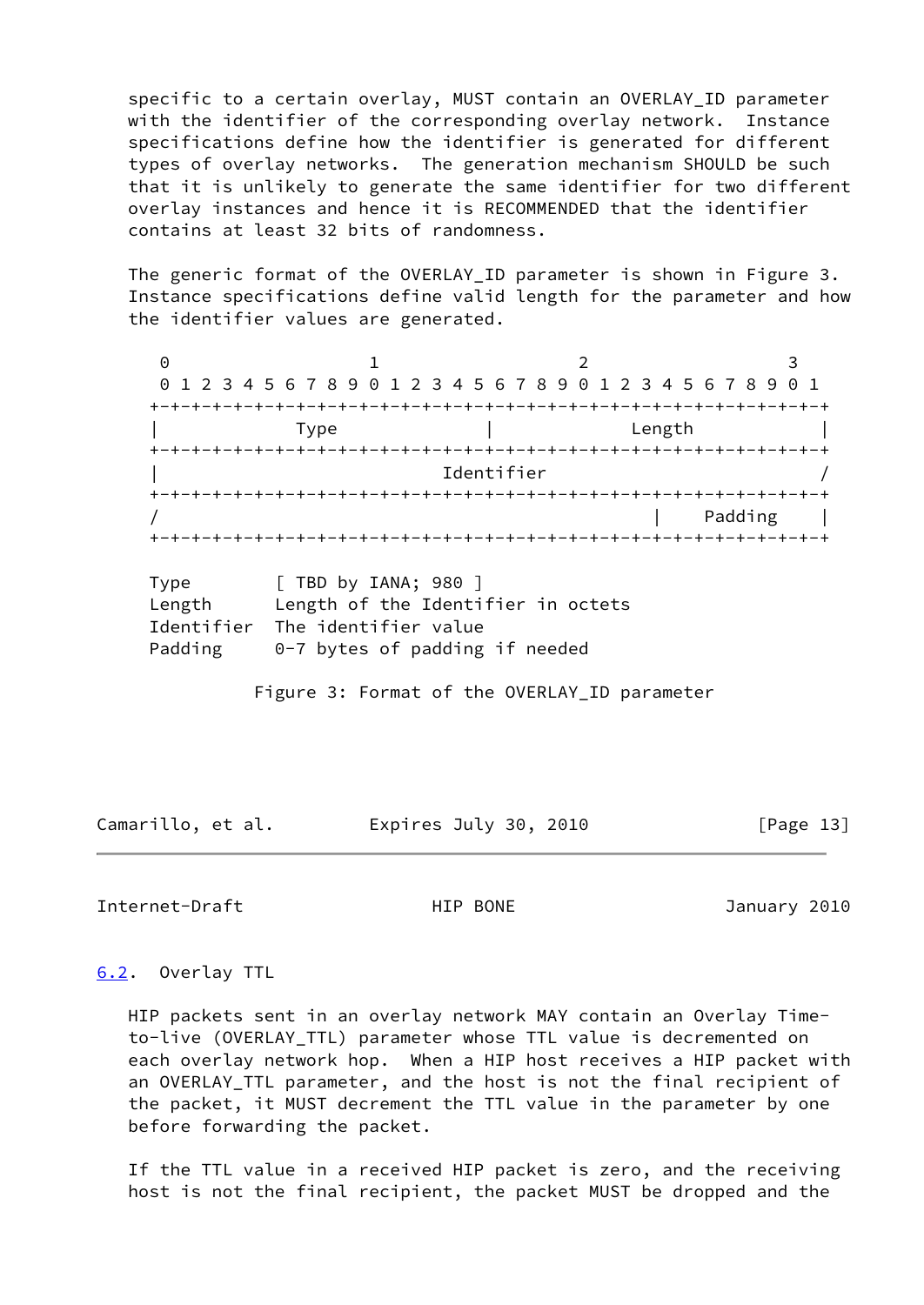host SHOULD send HIP Notify packet with type OVERLAY\_TTL\_EXCEEDED (value [TBD by IANA; 70]) to the sender of the original HIP packet. The Notification Data field for the OVERLAY\_TTL\_EXCEEDED notifications SHOULD contain the HIP header and the TRANSACTION\_ID parameter (if one exists) of the packet whose TTL exceeded.

Figure 4 shows the format of the OVERLAY TTL. The TTL value is given as the number of overlay hops this packet has left and it is encoded as unsigned integer.

0 1 2 3 0 1 2 3 4 5 6 7 8 9 0 1 2 3 4 5 6 7 8 9 0 1 2 3 4 5 6 7 8 9 0 1 +-+-+-+-+-+-+-+-+-+-+-+-+-+-+-+-+-+-+-+-+-+-+-+-+-+-+-+-+-+-+-+-+ | Type | Length | +-+-+-+-+-+-+-+-+-+-+-+-+-+-+-+-+-+-+-+-+-+-+-+-+-+-+-+-+-+-+-+-+ | TTL | Reserved | +-+-+-+-+-+-+-+-+-+-+-+-+-+-+-+-+-+-+-+-+-+-+-+-+-+-+-+-+-+-+-+-+ Type [ TBD by IANA; 64010 ] Length 4 TTL The Time-to-live value Reserved Reserved for future use

Figure 4: Format of the OVERLAY\_TTL parameter

# <span id="page-15-0"></span>[7](#page-15-0). Architectural Considerations

 Architecturally, HIP can be considered to create a new thin "waist" layer on the top of the IPv4 and IPv6 networks; see Figure 5. The HIP layer itself consists of the HIP signaling protocol and one or more data transport protocols; see Figure 6. The HIP signaling packets and the data transport packets can take different routes. In the HIP BONE, the HIP signaling packets are typically first routed through the overlay and then directly (if possible), while the data transport packets are typically routed only directly between the end points.

| Camarillo, et al. | Expires July 30, 2010 | [Page 14] |
|-------------------|-----------------------|-----------|
|-------------------|-----------------------|-----------|

Internet-Draft HIP BONE January 2010

 +--------------------------------------+ | Transport (using HITs or LSIs) | +--------------------------------------+ | HIP |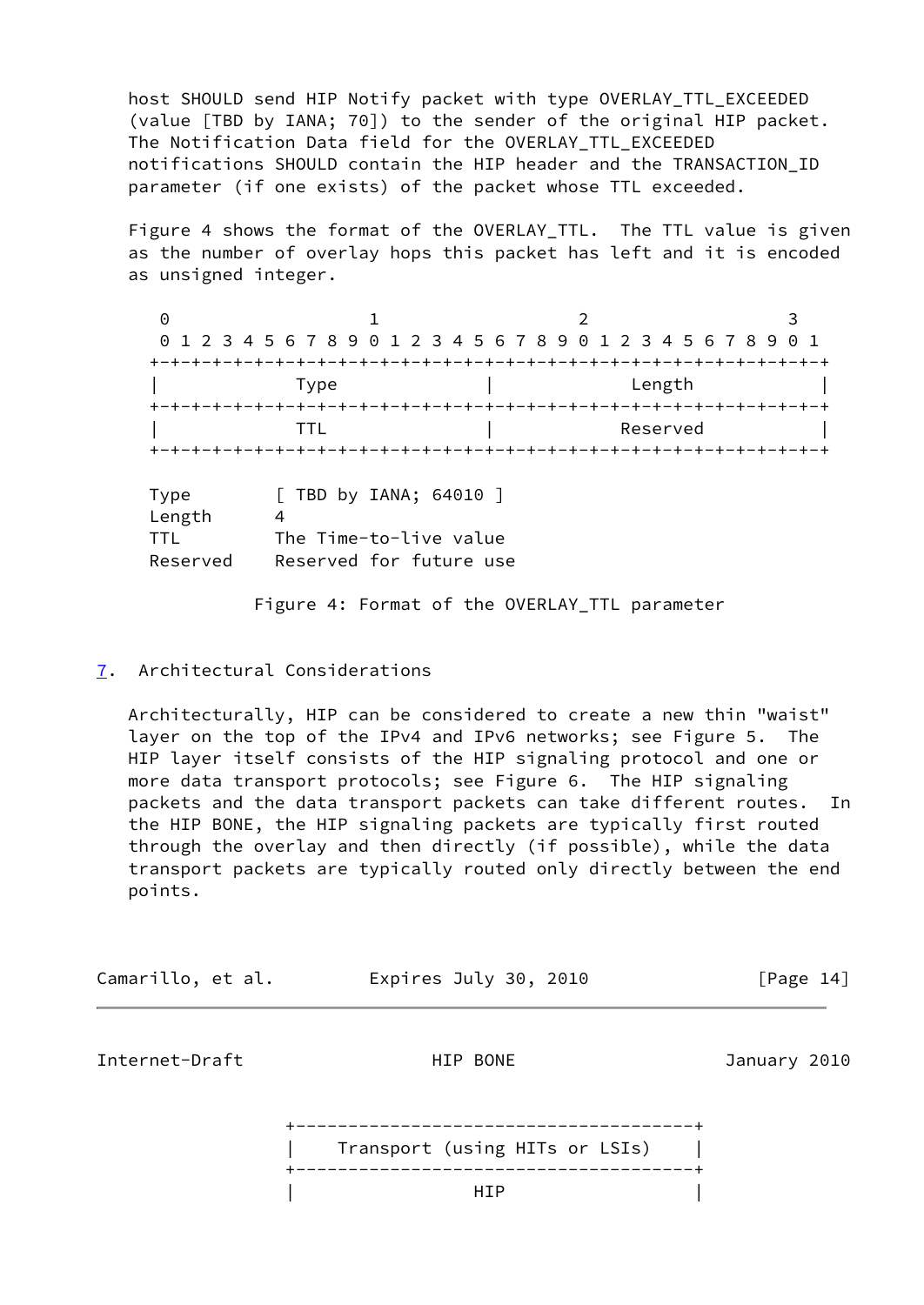

Figure 5: HIP as a thin waist

 +------------------+-------------------+ | HIP signaling | data transports | +------------------+-------------------+

Figure 6: HIP layer structure

 In HIP BONE, the peer protocol creates a new signaling layer on the top of HIP. It is used to set up forwarding paths for HIP signaling messages. This is a similar relationship that an IP routing protocol, such as OSPF, has to the IP protocol itself. In the HIP BONE case, the peer protocol plays a role similar to OSPF, and HIP plays a role similar to IP. The ORCHIDs (or, in general, Peer IDs if the ORCHID prefix is not used) are used for forwarding HIP packets according to the information in the routing tables. The peer protocols are used to exchange routing information based on Peer IDs and to construct the routing tables.

 Architecturally, routing tables are located between the peer protocol and HIP, as shown in Figure 7. The peer protocol constructs the routing table and keeps it updated. The HIP layer accesses the routing table in order to make routing decisions. The bootstrap of a HIP BONE overlay does not create circular dependencies between the peer protocol (which needs to use HIP to establish connections with other nodes) and HIP (which needs the peer protocol to know how to route messages to other nodes) for the same reasons as the bootstrap of an IP network does not create circular dependencies between OSPF and IP. The first connections established by the peer protocol are with nodes whose locators are known. HIP establishes those connections as any connection between two HIP nodes where no overlays are present. That is, there is no need for the overlay to provide a rendezvous service for those connections.

Camarillo, et al. Expires July 30, 2010 [Page 15]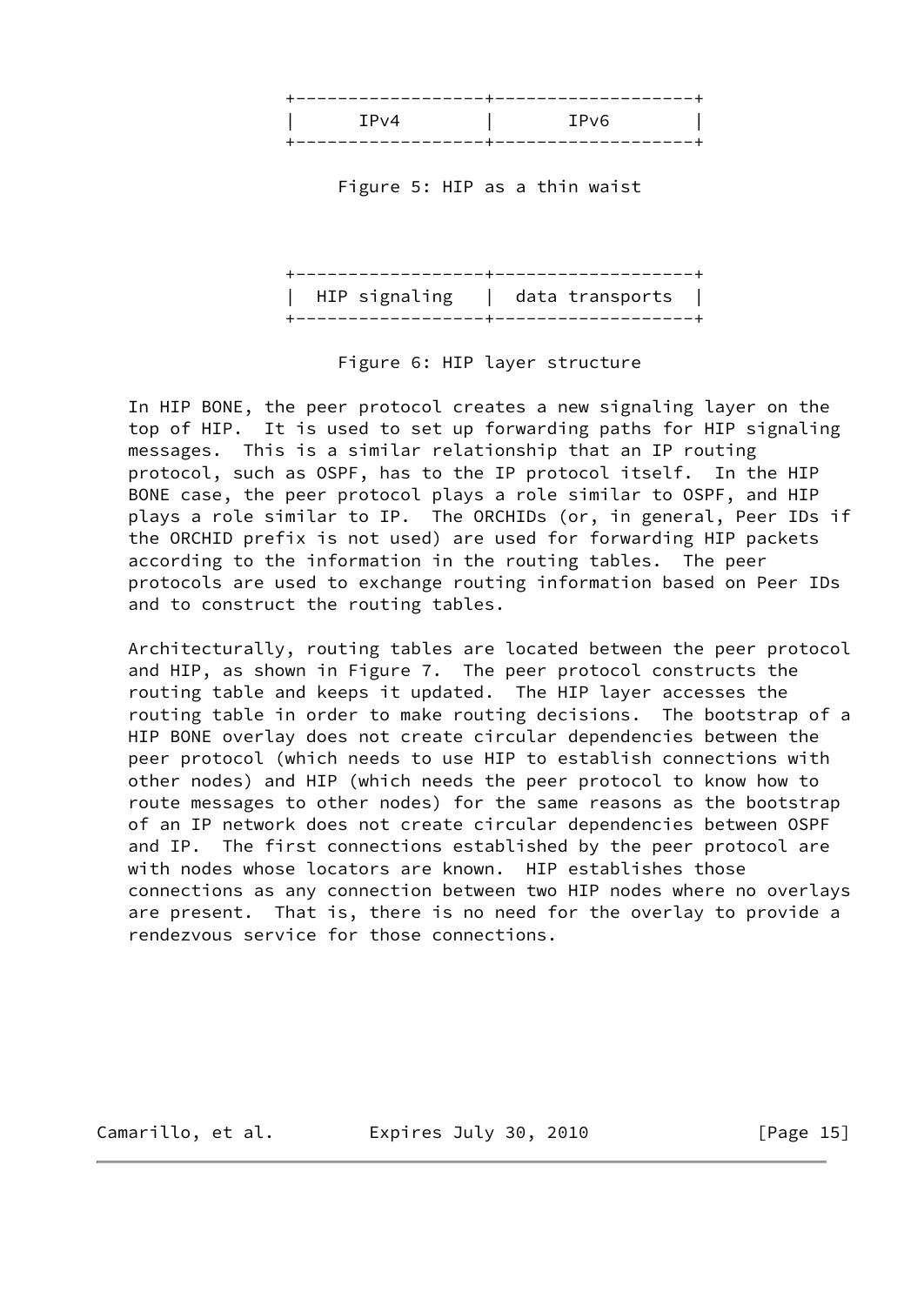<span id="page-17-1"></span>

Figure 7: Routing tables

 It is possible that different overlays use different routing table formats. For example, the structure of the routing tables of two overlays based on different DHTs (Distributed Hash Tables) may be very different. In order to make routing decisions, the HIP layer needs to convert the routing table generated by the peer protocol into a forwarding table that allows the HIP layer select a next-hop for any packet being routed.

 In HIP BONE, the HIP usage of public keys and deriving ORCHIDs through a hash function can be utilized at the peer protocol side to better secure routing table maintenance and to protect against chosen-peer-ID attacks.

 The HIP BONE provides quite a lot of flexibility with regards to how to arrange the different protocols in detail. Figure 8 shows one potential stack structure.

| peer protocols | media             |
|----------------|-------------------|
| HIP signaling  | data transport    |
| non-NAT<br>NAT |                   |
| IPv4           | IP <sub>v</sub> 6 |

Figure 8: Example HIP BONE stack structure

# <span id="page-17-0"></span>[8](#page-17-0). Security Considerations

 This document provides a high-level framework to build HIP-based overlays. The security properties of HIP and its extensions used in this framework are discussed in their respective specifications.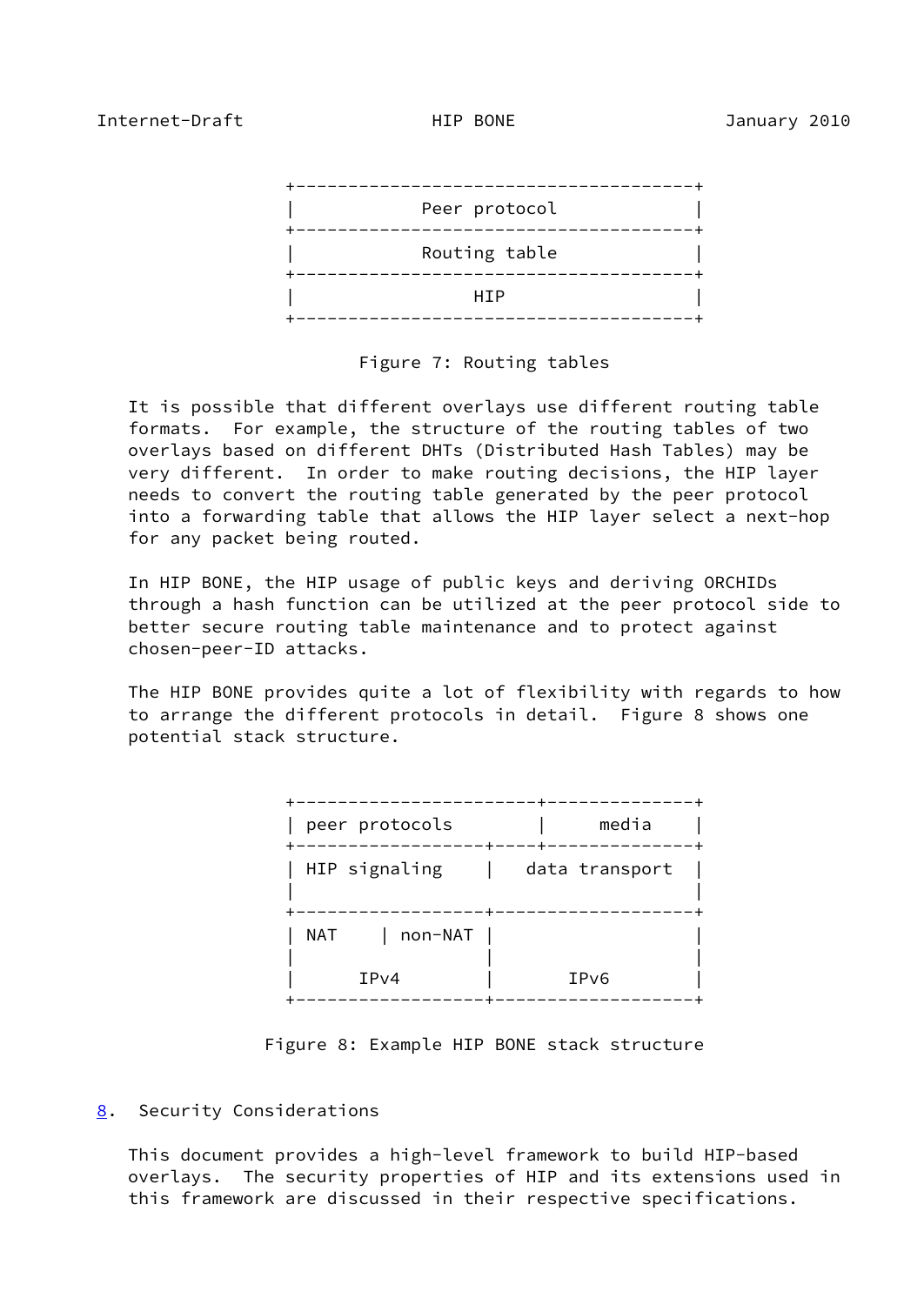Those security properties can be affected by the way HIP is used in a

Camarillo, et al. Expires July 30, 2010 [Page 16]

<span id="page-18-1"></span>Internet-Draft HIP BONE January 2010

 particular overlay (e.g., by how ORCHIDs are derived from Peer IDs). However, those properties are mostly affected by the design decisions made to build a particular overlay; not so much by the high-level framework specified in this document. Such design decisions are typically documented in a HIP BONE instance specification, which describes the security properties of the resulting overlay.

## <span id="page-18-0"></span>[9](#page-18-0). Acknowledgements

 HIP BONE is based on ideas coming from conversations and discussions with a number of people in the HIP and P2PSIP communities. In particular, Philip Matthews, Eric Cooper, Joakim Koskela, Thomas Henderson, Bruce Lowekamp, and Miika Komu provided useful input on HIP BONE.

<span id="page-18-2"></span>[10.](#page-18-2) IANA Considerations

This section is to be interpreted according to [\[RFC5226](https://datatracker.ietf.org/doc/pdf/rfc5226)].

 This document updates the IANA Registry for HIP Parameter Types [\[RFC5201](https://datatracker.ietf.org/doc/pdf/rfc5201)] by assigning HIP Parameter Type values for the new HIP Parameters OVERLAY\_ID (defined in **Section 6.1**) and OVERLAY\_TTL (defined in  $Section 6.2$ ). This document also defines new HIP Notify packet type  $[REC5201]$  OVERLAY\_TTL\_EXCEEDED ([Section 6.2\)](#page-14-0).

<span id="page-18-3"></span>[11.](#page-18-3) References

<span id="page-18-4"></span>[11.1](#page-18-4). Normative References

- [RFC2119] Bradner, S., "Key words for use in RFCs to Indicate Requirement Levels", [BCP 14](https://datatracker.ietf.org/doc/pdf/bcp14), [RFC 2119](https://datatracker.ietf.org/doc/pdf/rfc2119), March 1997.
- [RFC4843] Nikander, P., Laganier, J., and F. Dupont, "An IPv6 Prefix for Overlay Routable Cryptographic Hash Identifiers (ORCHID)", [RFC 4843](https://datatracker.ietf.org/doc/pdf/rfc4843), April 2007.
- [RFC5201] Moskowitz, R., Nikander, P., Jokela, P., and T. Henderson,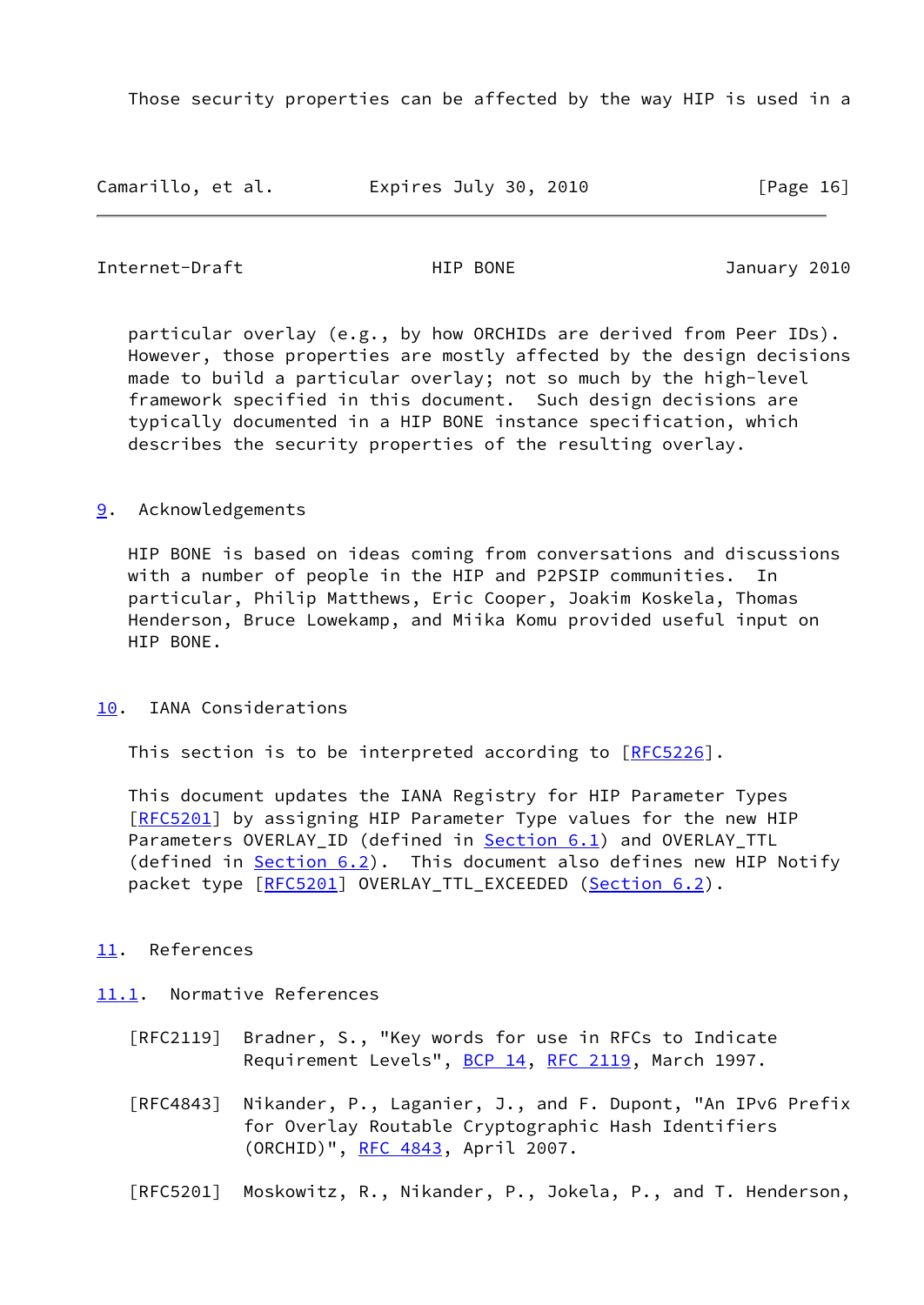"Host Identity Protocol", [RFC 5201](https://datatracker.ietf.org/doc/pdf/rfc5201), April 2008.

- [RFC5202] Jokela, P., Moskowitz, R., and P. Nikander, "Using the Encapsulating Security Payload (ESP) Transport Format with the Host Identity Protocol (HIP)", [RFC 5202](https://datatracker.ietf.org/doc/pdf/rfc5202), April 2008.
- [RFC5204] Laganier, J. and L. Eggert, "Host Identity Protocol (HIP) Rendezvous Extension", [RFC 5204](https://datatracker.ietf.org/doc/pdf/rfc5204), April 2008.

Camarillo, et al. Expires July 30, 2010 [Page 17]

<span id="page-19-0"></span>Internet-Draft HIP BONE January 2010

- [RFC5205] Nikander, P. and J. Laganier, "Host Identity Protocol (HIP) Domain Name System (DNS) Extensions", [RFC 5205,](https://datatracker.ietf.org/doc/pdf/rfc5205) April 2008.
- [RFC5206] Nikander, P., Henderson, T., Vogt, C., and J. Arkko, "End- Host Mobility and Multihoming with the Host Identity Protocol", [RFC 5206](https://datatracker.ietf.org/doc/pdf/rfc5206), April 2008.
- [RFC5226] Narten, T. and H. Alvestrand, "Guidelines for Writing an IANA Considerations Section in RFCs", [BCP 26](https://datatracker.ietf.org/doc/pdf/bcp26), [RFC 5226](https://datatracker.ietf.org/doc/pdf/rfc5226), May 2008.
- [RFC5338] Henderson, T., Nikander, P., and M. Komu, "Using the Host Identity Protocol with Legacy Applications", [RFC 5338](https://datatracker.ietf.org/doc/pdf/rfc5338), September 2008.

<span id="page-19-1"></span> [I-D.ietf-hip-native-api] Komu, M. and T. Henderson, "Basic Socket Interface Extensions for Host Identity Protocol (HIP)", [draft-ietf-hip-native-api-12](https://datatracker.ietf.org/doc/pdf/draft-ietf-hip-native-api-12) (work in progress), January 2010.

<span id="page-19-2"></span>[I-D.ietf-hip-nat-traversal]

 Komu, M., Henderson, T., Tschofenig, H., Melen, J., and A. Keranen, "Basic HIP Extensions for Traversal of Network Address Translators", [draft-ietf-hip-nat-traversal-09](https://datatracker.ietf.org/doc/pdf/draft-ietf-hip-nat-traversal-09) (work in progress), October 2009.

<span id="page-19-3"></span>[I-D.ietf-hip-hiccups]

 Nikander, P., Camarillo, G., and J. Melen, "HIP (Host Identity Protocol) Immediate Carriage and Conveyance of Upper-layer Protocol Signaling (HICCUPS)", [draft-ietf-hip-hiccups-01](https://datatracker.ietf.org/doc/pdf/draft-ietf-hip-hiccups-01) (work in progress),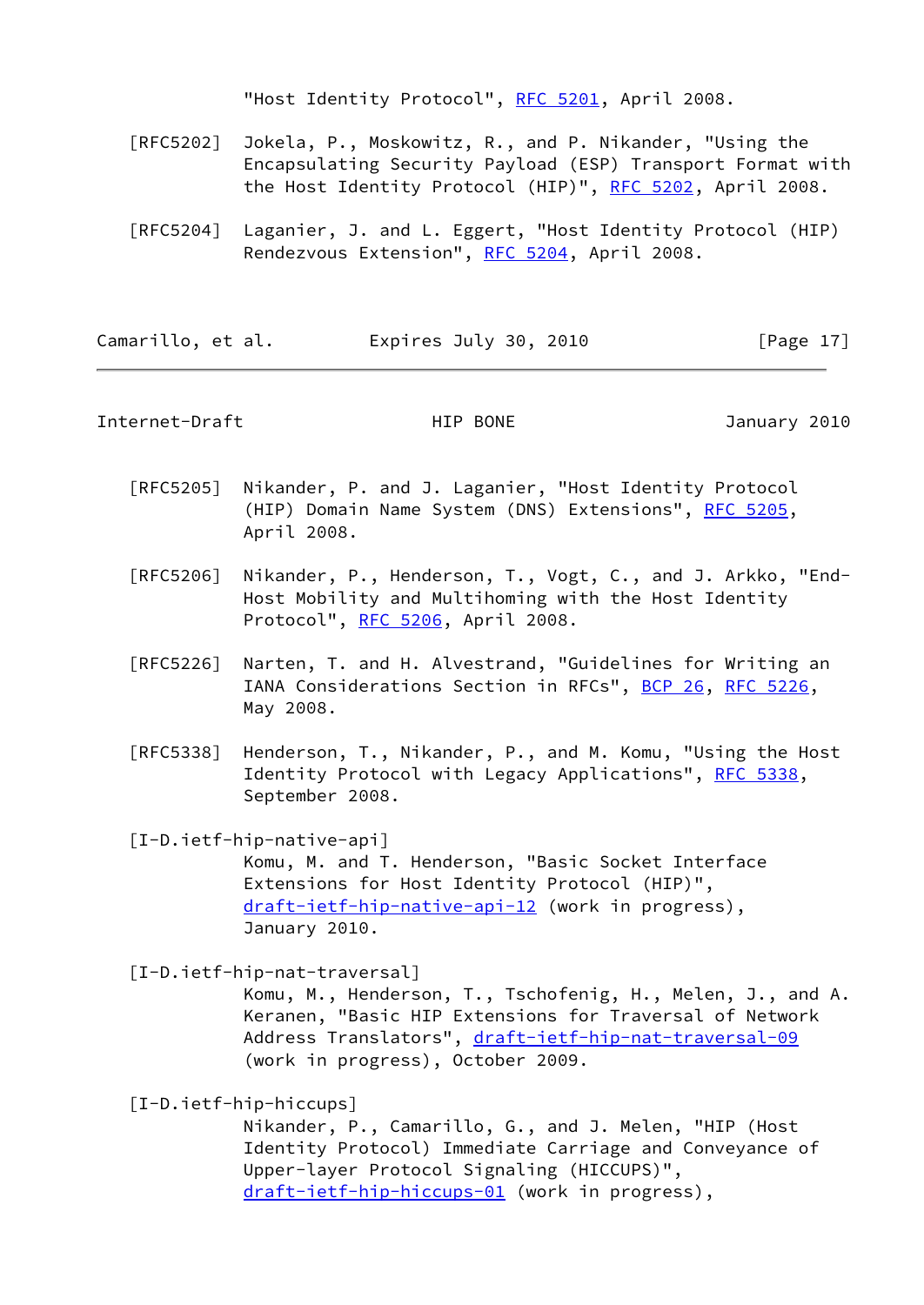January 2009.

## <span id="page-20-0"></span>[11.2](#page-20-0). Informative References

 [RFC5389] Rosenberg, J., Mahy, R., Matthews, P., and D. Wing, "Session Traversal Utilities for NAT (STUN)", [RFC 5389](https://datatracker.ietf.org/doc/pdf/rfc5389), October 2008.

<span id="page-20-2"></span>[I-D.ietf-mmusic-ice]

 Rosenberg, J., "Interactive Connectivity Establishment (ICE): A Protocol for Network Address Translator (NAT) Traversal for Offer/Answer Protocols", [draft-ietf-mmusic-ice-19](https://datatracker.ietf.org/doc/pdf/draft-ietf-mmusic-ice-19) (work in progress), October 2007.

<span id="page-20-3"></span>[I-D.ietf-p2psip-base]

| Camarillo, et al.<br>Expires July 30, 2010 | [Page 18] |  |
|--------------------------------------------|-----------|--|
|--------------------------------------------|-----------|--|

<span id="page-20-1"></span>Internet-Draft **HIP BONE** HIP BONE January 2010

 Jennings, C., Lowekamp, B., Rescorla, E., Baset, S., and H. Schulzrinne, "REsource LOcation And Discovery (RELOAD) Base Protocol", [draft-ietf-p2psip-base-06](https://datatracker.ietf.org/doc/pdf/draft-ietf-p2psip-base-06) (work in progress), November 2009.

<span id="page-20-4"></span>[I-D.ietf-hip-reload-instance]

 Keranen, A., Camarillo, G., and J. Maenpaa, "HIP BONE Instance Specification for RELOAD", [draft-ietf-hip-reload-instance-00](https://datatracker.ietf.org/doc/pdf/draft-ietf-hip-reload-instance-00) (work in progress), Jan 2010.

Authors' Addresses

 Gonzalo Camarillo Ericsson Hirsalantie 11 Jorvas 02420 Finland

Email: Gonzalo.Camarillo@ericsson.com

 Pekka Nikander Ericsson Hirsalantie 11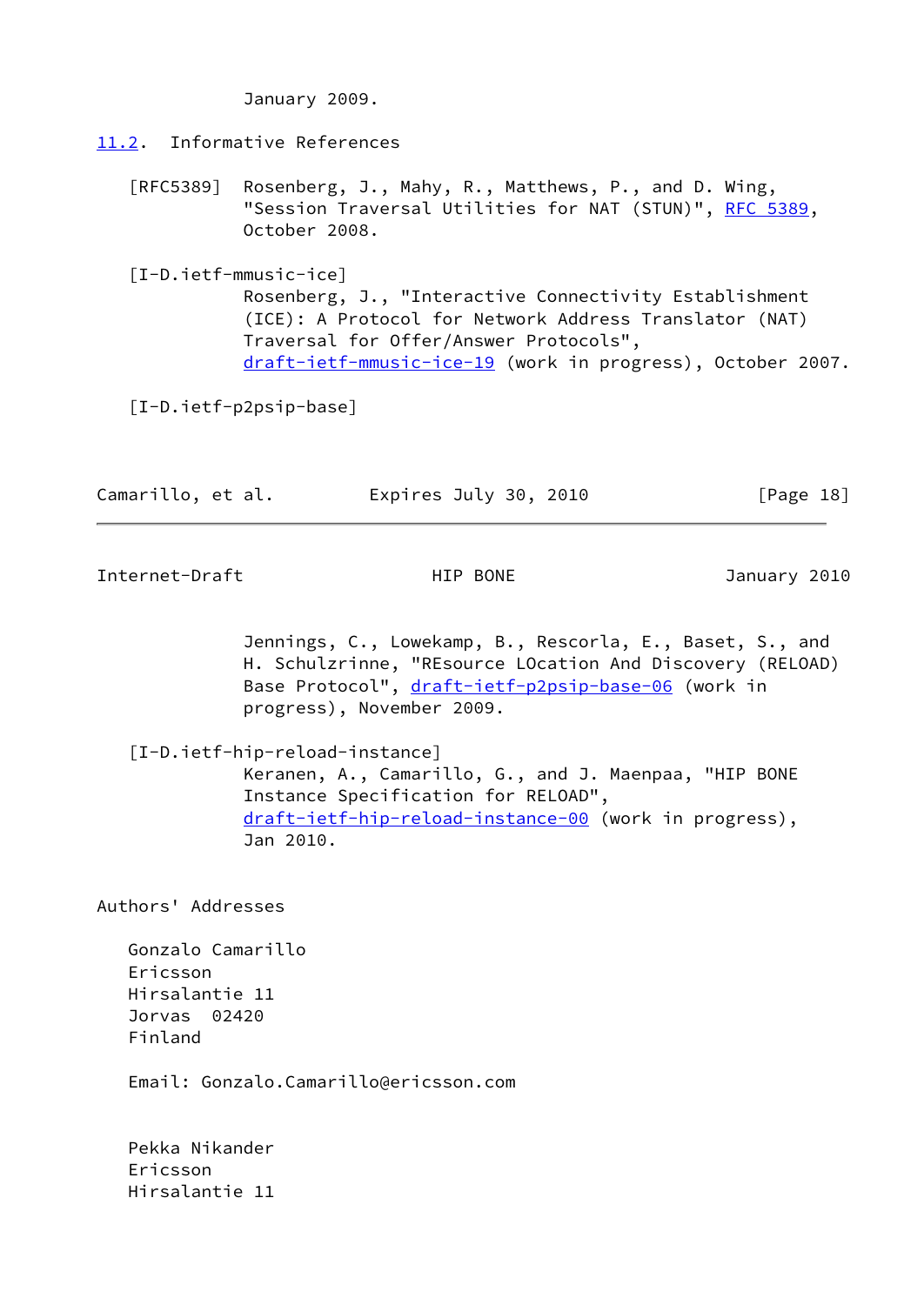Jorvas 02420 Finland

Email: Pekka.Nikander@ericsson.com

 Jani Hautakorpi Ericsson Hirsalantie 11 Jorvas 02420 Finland

Email: Jani.Hautakorpi@ericsson.com

Camarillo, et al. Expires July 30, 2010 [Page 19]

Internet-Draft HIP BONE January 2010

 Ari Keranen Ericsson Hirsalantie 11 02420 Jorvas Finland

Email: Ari.Keranen@ericsson.com

 Alan Johnston Avaya St. Louis, MO 63124

Email: alan@sipstation.com